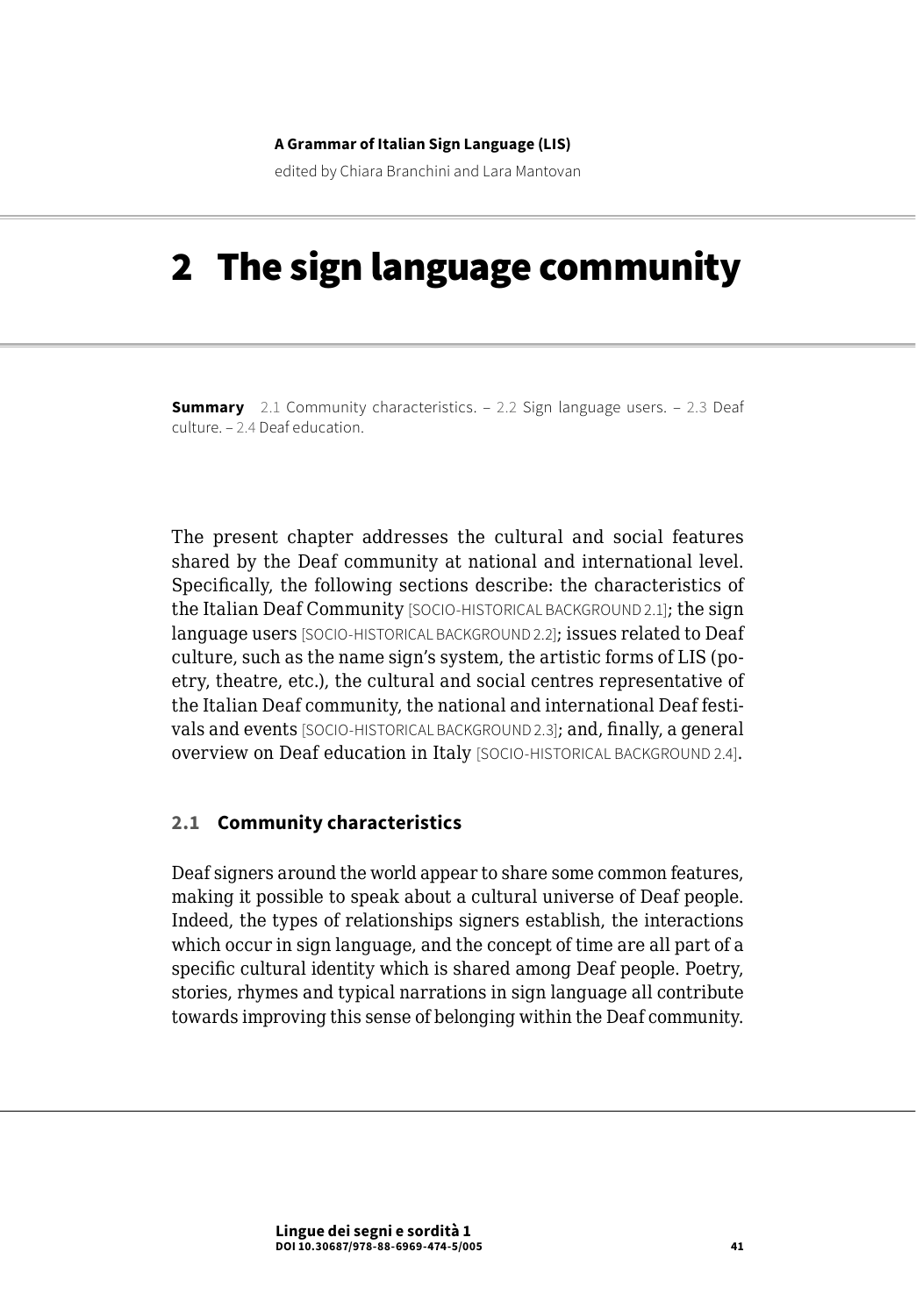Although nowadays general standardization processes supported by the implementation of technologies tend to unify the Deaf community, the attempt to define its boundaries still remains a complex task.

Deaf identity is based on the awareness of sharing the same language and fighting for the same purpose: the possibility to gain equality in a dominant hearing society. There is a similarity here to other historical communities which were considered minority cultures, for example ethnic or linguistic minorities who fought against the pressures of colonialism and racism towards black people, or those countering prejudices and violence directed toward the gay and lesbian communities.

On the basis of these similarities, it is possible to consider Deaf culture as a *microculture*. The anthropological studies of Deaf people are still trying to defend the autonomy and the integrity of this culture, although the definition of Deaf Culture is elusive and much debated. According to a model proposed in 1989 by two American researchers, Carol Erting and Robert Johnson, Deaf culture is based on two factors: patrimony and paternity. Patrimony refers to the unit of norms, uses and behaviours of Deaf people in addition to the positive disposition to learn and share knowledge; while paternity concerns the biological status of deafness, which is a crucial factor in being part of the Deaf culture in the strict sense. People who share both these features are part of the Deaf culture, while people who only share sign language and some of the uses of this culture are only part of the Deaf community. Indeed, Deaf community is a broader concept and involves all the people who have professional or personal relations with Deaf culture. On the basis of this theory, three different types of people can be considered part of the Deaf community: the group of native signers born into Deaf families, the Deaf people who cannot be considered native, and all the remaining people who know or use the sign language and have contacts with the Deaf culture. The hard core is composed by native signers (circle A, below), deaf children with deaf parents who have used sign language since their birth. This group is very small and represents 8/10% of signers. Another group is composed of Deaf signers who started to sign later in life (circle B, below), thanks to educational institutions or for personal reasons. Finally, a broader group is composed of hearing people (circle C, below), who have professional or personal relationships with the Deaf community. This group includes the relatives of deaf people, interpreters, educators and teachers who share variable competence in sign language. In this way, the third group represents the ideal society where Deaf and hearing people have no communication barriers thanks to the shared knowledge of sign lan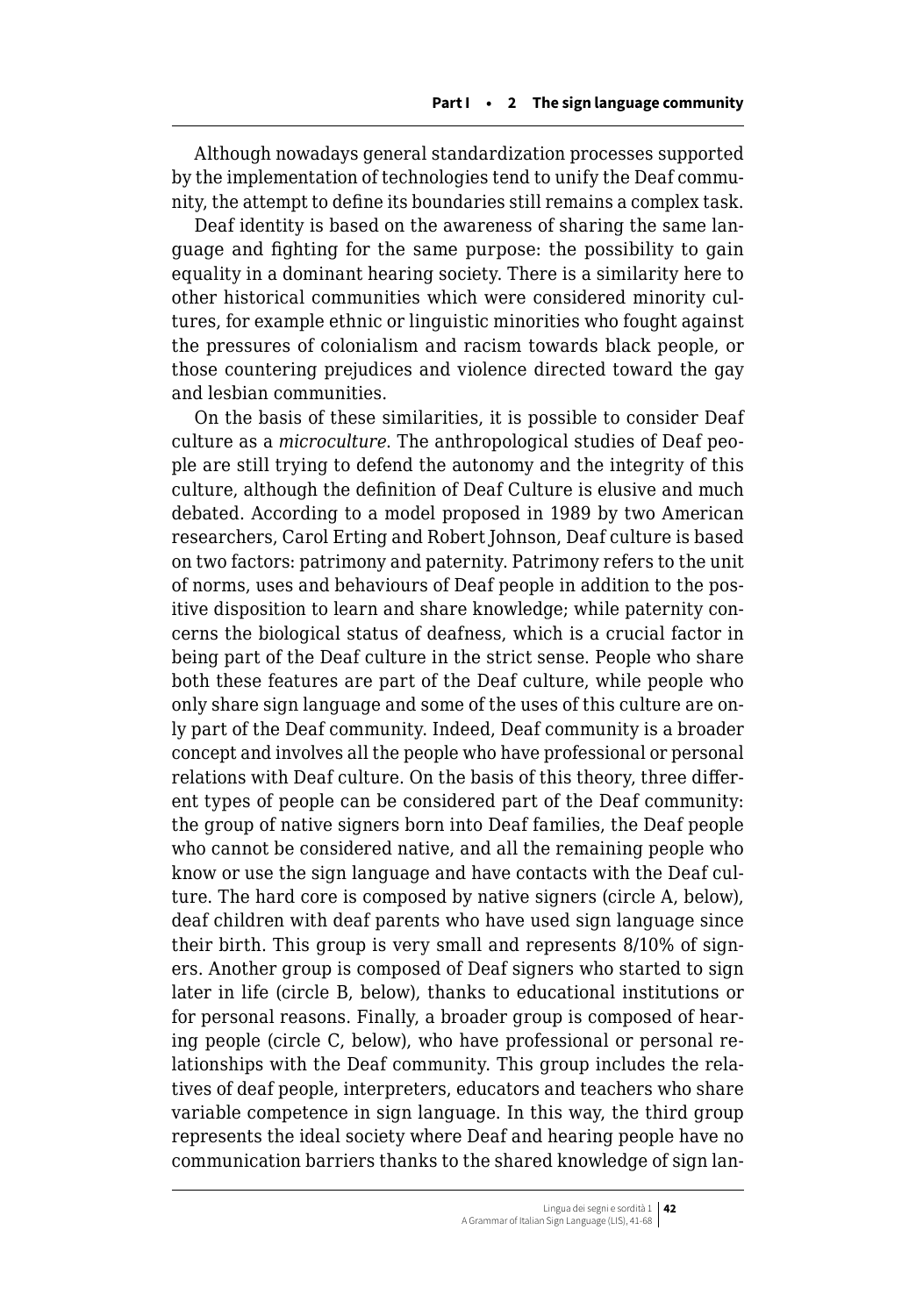guage. The space with the letter (D) represents, instead, all the remaining hearing part of society, with respect to which Deaf culture often defines itself.



**Figure 1** Composition of the Deaf community (recreated from Russo Cardona, Volterra 2007, 40)

The subcategories within the definition of Deaf are much more complex. Indeed, the Deaf group is far from being homogeneous, and in fact the concept of deaf can be subdivided into more specific categories such as inborn/acquired, pre-linguistic/post-linguistic, signer/oralist, child of deaf parents/child of hearing parents, with prosthesis/without prosthesis. The first refers to the period of life when the condition of deafness first appeared, namely congenital deafness or acquired. The second subcategory reflects the condition of deafness with respect to language acquisition. The third defines deaf people in relation to their linguistic choice of either the sign or spoken language. In the fourth opposition, the deaf or hearing condition of the parents can affect the social, psychological, emotional and linguistic development of the deaf child. Finally, a prosthesis or implant, generally considered as a facilitation tool for spoken language acquisition, may also affect the social, psychological, and emotional sphere and, in some cases, the linguistic competence of Deaf people and their Deaf identity.

However, all these background conditions could be considered as irrelevant if the deaf person identifies himself/herself as part of Deaf culture. Elements relating to deaf backgrounds can only be relevant in the social status of Deaf people within Deaf culture. Indeed, if a Deaf person descends from generations of Deaf people, his/her status will be proudly considered as pure Deaf.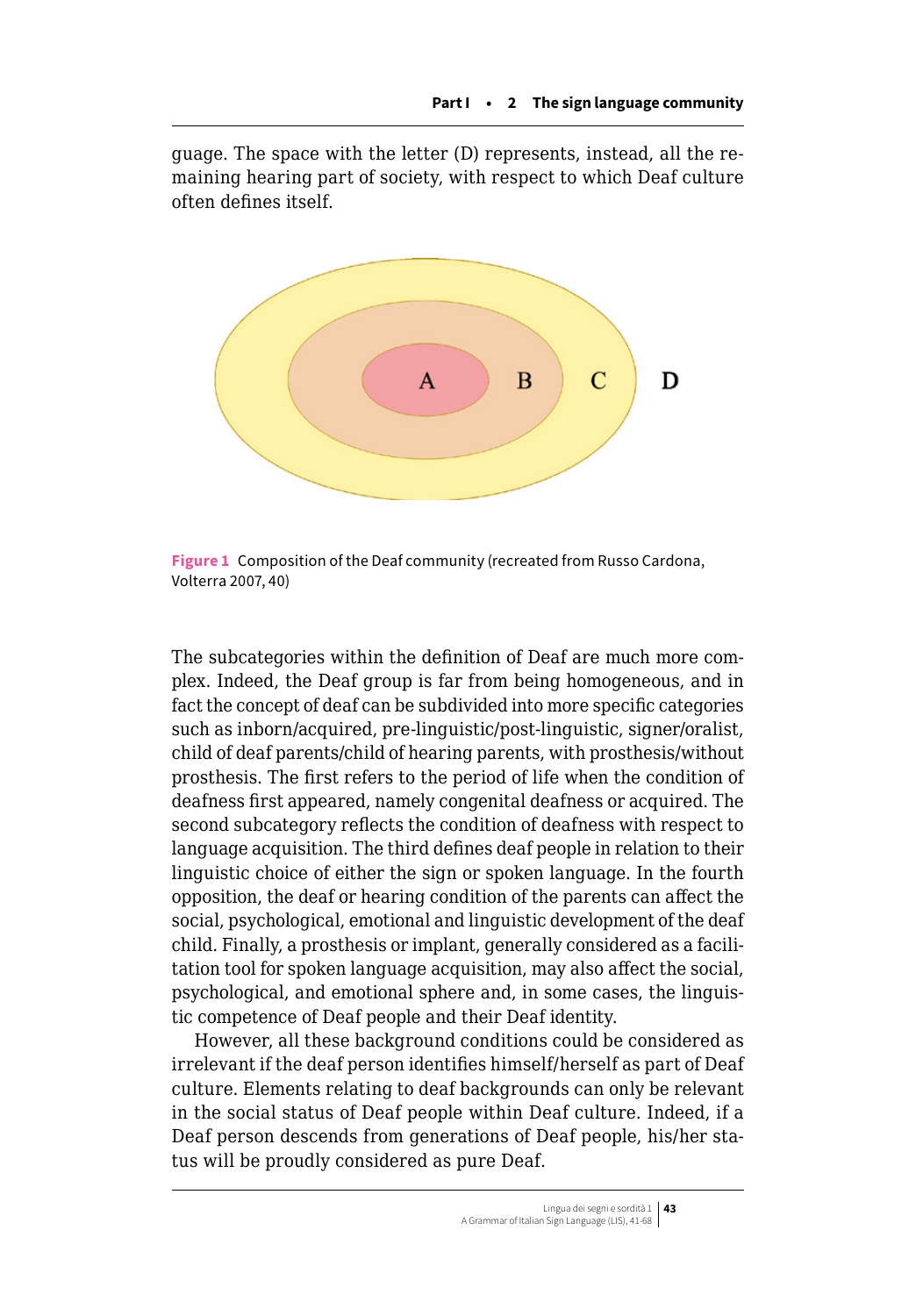<span id="page-3-0"></span>Another sensitive topic inside the Deaf community concerns the cochlear implant. In some parts of pure Deaf groups, implants are considered as a process of cultural genocide and people who have been implanted are generally not considered pure Deaf anymore. The discussion over cochlear implants is part of broader fears shared among many Deaf people about the possibility that the Deaf culture may disappear in a few decades. Technological and scientific progresses treat deafness as an illness, trying to find a cure for it. The debate about cochlear implants is complex and implantation is far from being the final solution for acquiring the hearing status. The Italian Deaf community is divided on this topic. Deaf people are scared they might lose their sign language and they might disappear, as happened to many other minority cultures before.

A group closely related to the Deaf community is represented by Deafblind people, an almost unknown community counting 198,000 people in Italy (ISTAT, 2013). Not being able to see, hear or speak are conditions which can lead to a complete form of isolation. This is one of the reasons why Deafblind people struggle to be recognized as a community. Deafblind people communicate in different ways depending on the nature of their physical conditions, their education and their backgrounds. Method of communications include: i) the use of residual hearing or sight, for example signing with a restricted visual area, ii) Italian Tactile Signs Language (LISt) or adapted LIS, and/ or iii) other communication strategies, as Screen Braille Communicator, and iv) alphabetic methods, as the *Malossi* method or the tactile dactylology. Similarly to LIS for Deaf people, LISt has been created and evolved among those Deafblind people who chose tactile sign language as a preferential communication channel.

In Italy, the first network among Deafblind people was founded in 1964 by Sabina Santilli, a Deafblind woman born in a little village of the Abruzzo region. The founded association is the *Lega del Filo d'Oro* which still today represents one of the main clubs supporting Deafblind people's rights in Italy.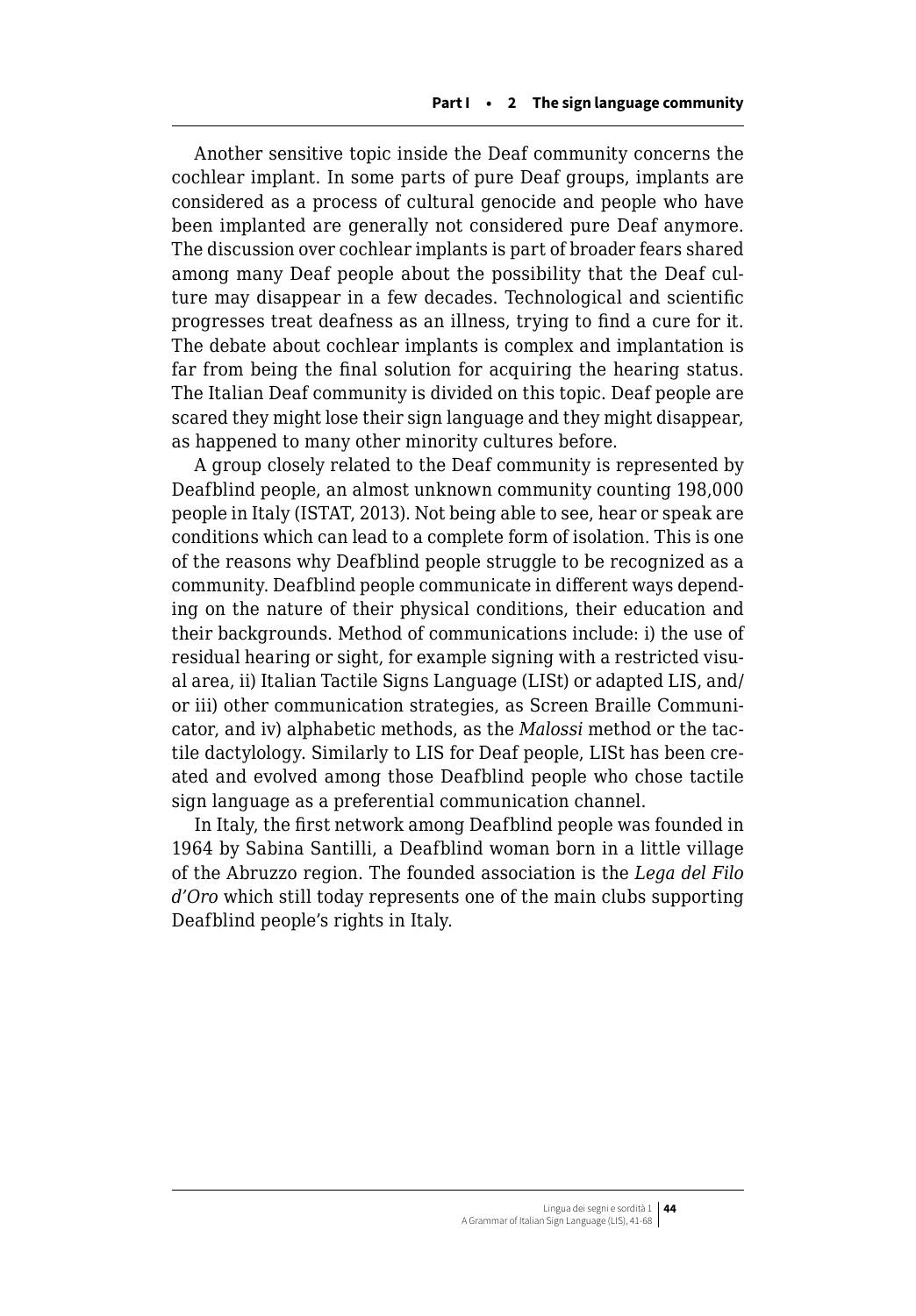# **2.2 Sign language users**

This section provides relevant statistical information about deafness in general, the Deaf community, and the Deafblind situation.

| <b>Features</b>                                  | <b>Numbers</b> | Percentage                     | <b>Descriptions</b>                                                                    |
|--------------------------------------------------|----------------|--------------------------------|----------------------------------------------------------------------------------------|
| National<br>population                           | 60,600,000     |                                | Persons residing<br>in Italy                                                           |
| Hard-of-hearing                                  | 5,000,000      | 8.2% of national<br>population | Total number<br>of people<br>with hearing<br>impairments<br>(Carlo Eugeni-<br>Unapeda) |
| People with<br>hearing<br>impairments            | 1,198,000      | 2% of national<br>population   | People with<br>only hearing<br>impairments as<br>sensorial disability<br>(ISTAT, 2013) |
| Women with<br>hearing<br>impairments             | 638,000        | 53.3% of 1,198,000             | (ISTAT, 2013)                                                                          |
| Men with hearing<br>impairments                  | 560,000        | 46.7% of 1,198,000             | (ISTAT, 2013)                                                                          |
| People with<br>hearing<br>impairments over<br>65 | 895,000        | 74.7% of 1,198,000             | (ISTAT, 2013)                                                                          |
| Nationwide:<br>North-West                        | 289,920        | 24.2% of 1,198,000             | (ISTAT, 2013)                                                                          |
| North-East                                       | 233,610        | 19.5% of 1,198,000             | (ISTAT, 2013)                                                                          |
| Centre                                           | 258,770        | 21.6% of 1,198,000             | (ISTAT, 2013)                                                                          |
| South                                            | 268,350        | 22.4% of 1,198,000             | (ISTAT, 2013)                                                                          |
| Islands: Sicily and<br>Sardinia                  | 147,350        | 12.3% of 1,198,000             | (ISTAT, 2013)                                                                          |

**Table 1** General deaf impairments and national spread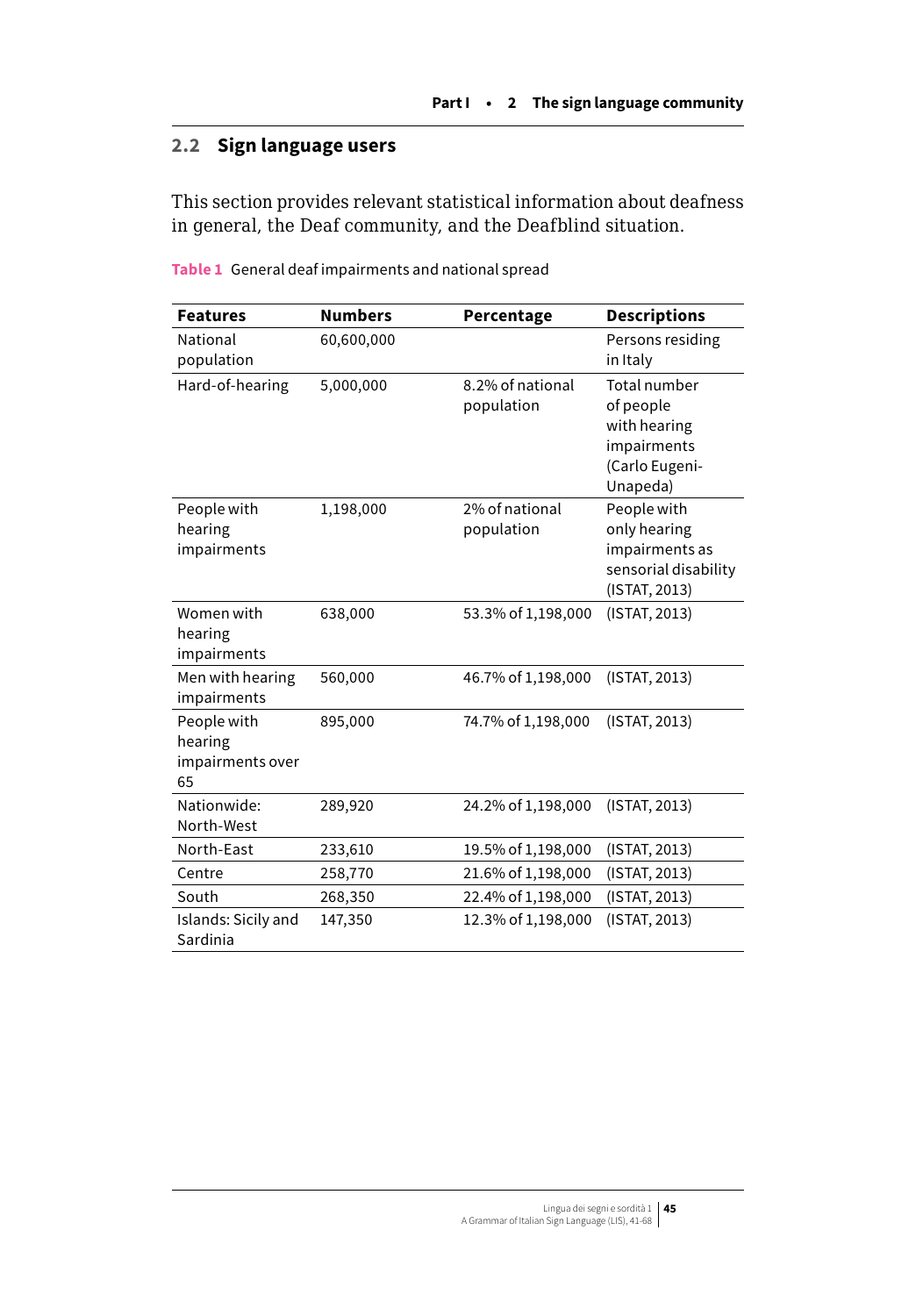| <b>Features</b>                                                         | <b>Numbers</b> | Percentage                                                                          | <b>Descriptions</b>                                                                                                                                                                        |
|-------------------------------------------------------------------------|----------------|-------------------------------------------------------------------------------------|--------------------------------------------------------------------------------------------------------------------------------------------------------------------------------------------|
| Total number<br>of scholars<br>with hearing<br>impairments.             | 6,217          | 2.64% of 234,788,<br>the total number<br>of scholars with<br>deficit                | Preschool, primary<br>school, junior high<br>school, high school<br>(ISTAT 2014/2015)                                                                                                      |
| People with<br>hearing<br>impairments<br>and compulsory<br>education.   | 994,340        | 83.0% of the total<br>number of people<br>with hearing<br>impairments,<br>1,198,000 | (ISTAT, 2013)                                                                                                                                                                              |
| People with<br>hearing<br>impairments<br>and high school<br>graduation. | 165,324        | 13.8% of the total<br>number of people<br>with hearing<br>impairments,<br>1,198,000 | (ISTAT, 2013)                                                                                                                                                                              |
| People with<br>hearing<br>impairments and a<br>university degree.       | 38,336         | 3.2% of the total<br>number of people<br>with hearing<br>impairments,<br>1,198,000  | (ISTAT, 2013)                                                                                                                                                                              |
| Profoundly deaf<br>people.                                              | 70,000         | 0.1% of national<br>population,<br>60,600,000                                       | Born deaf or<br>became deaf<br>before learning<br>any language.<br>Deafness is<br>considered<br>profound when<br>the hearing loss<br>is equal or higher<br>than 90 decibels<br>(EUD, 2014) |
| Profoundly deaf<br>scholars in primary<br>school                        | 4,930          | 2.1% out of<br>scholars with<br>deficit (234,788)                                   | Deafness is<br>considered<br>profound when<br>the hearing loss is<br>equal or more than<br>90 decibels (ISTAT,<br>2014-2015)                                                               |
| Deep deaf scholars<br>in junior high<br>school                          | 4,226          | $1.8\%$ out of<br>scholars with<br>deficit (234,788)                                | (ISTAT, 2013)                                                                                                                                                                              |

### **Table 2** Deafness and education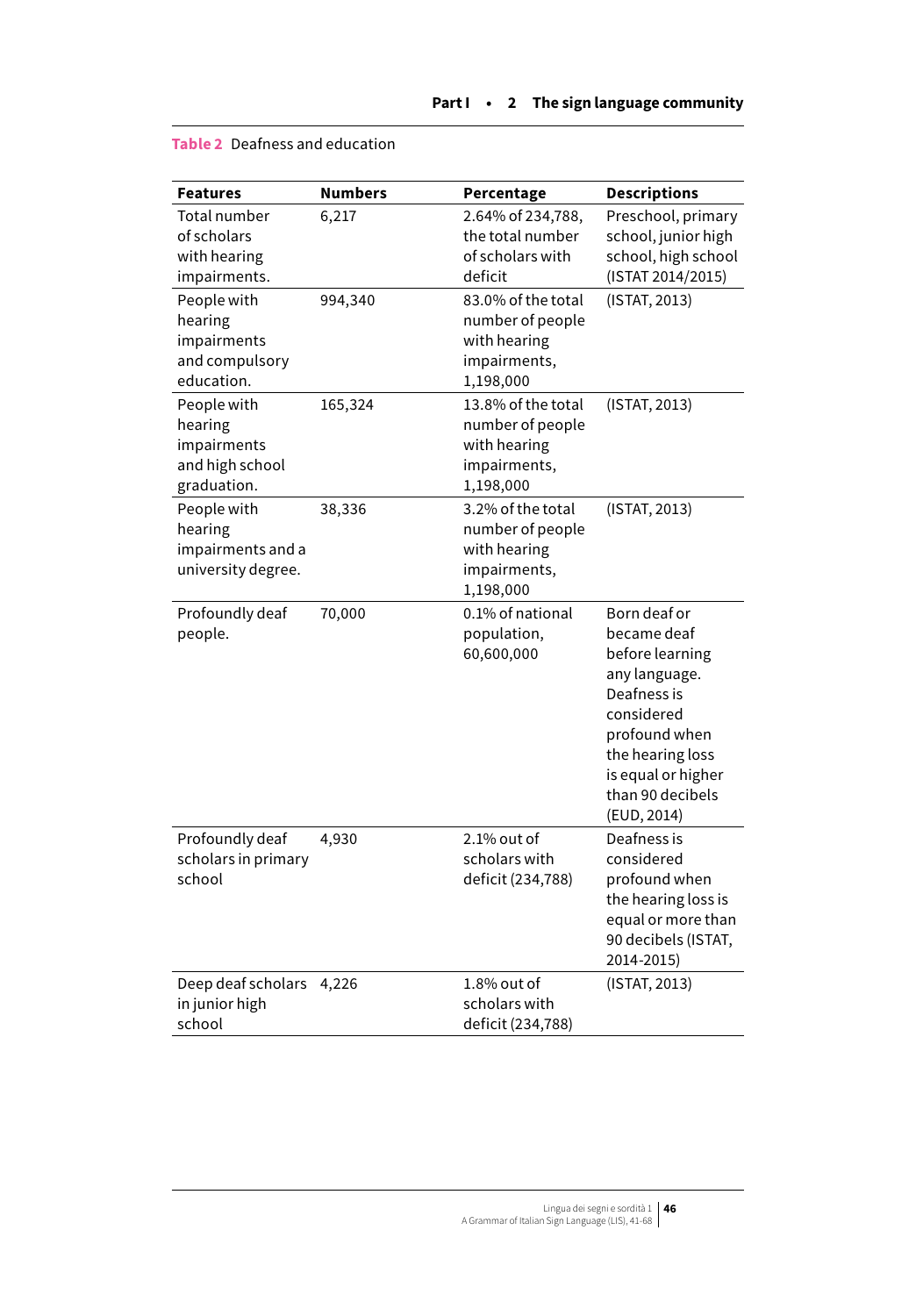## <span id="page-6-0"></span>**Table 3** Deaf community

| <b>Features</b>                   | <b>Numbers</b> | Percentage                                             | <b>Descriptions</b>      |
|-----------------------------------|----------------|--------------------------------------------------------|--------------------------|
| Deaf registered<br>by ENS         | 60,000         |                                                        | (ENS, 2010)              |
| Deaf sign language<br>users       | 40,000         | $60\%$ out of<br>profoundly deaf<br>people are signers | (EUD, 2014)              |
| Deaf signers with<br>Deaf parents | 7.000          | $10\%$ out of<br>profoundly deaf<br>people             | Carlo Eugeni-<br>Unapeda |

### **Table 4** Deafblind

| <b>Features</b>                                         | <b>Numbers</b> | Percentage                     | <b>Descriptions</b> |
|---------------------------------------------------------|----------------|--------------------------------|---------------------|
| Total Deafblind<br>people                               | 189,000        | 0.3% of national<br>population | (ISTAT, 2013)       |
| Nationwide: South<br>and Islands                        | 89,586         | 47.4% of 189,000               | (ISTAT, 2013)       |
| Centre                                                  | 40,450         | 21.4 % of 189,000              | (ISTAT, 2013)       |
| North                                                   | 59,157         | 31.3% of 189,000               | (ISTAT, 2013)       |
| Deafblind people<br>graduated from<br>compulsory school | 169,910        | 89.9% of 189,000               | (ISTAT, 2013)       |
| Deafblind people<br>graduated from<br>high school       | 14,553         | 7.7% of 189,000                | (ISTAT, 2013)       |
| Deafblind with<br>university degree                     | 4,536          | 2.4% of 189,000                | (ISTAT, 2013)       |
| Deafblind without<br>any other sensorial<br>deficit     | 68,000         | 36.1% of 189,000               | (ISTAT, 2013)       |
| Deafblind with<br>motor deficit                         | 98,000         | 51.7% of 189,000               | (ISTAT, 2013)       |
| Deafblind with<br>mental deficit                        | 76,000         | 40.1% of 189,000               | (ISTAT, 2013)       |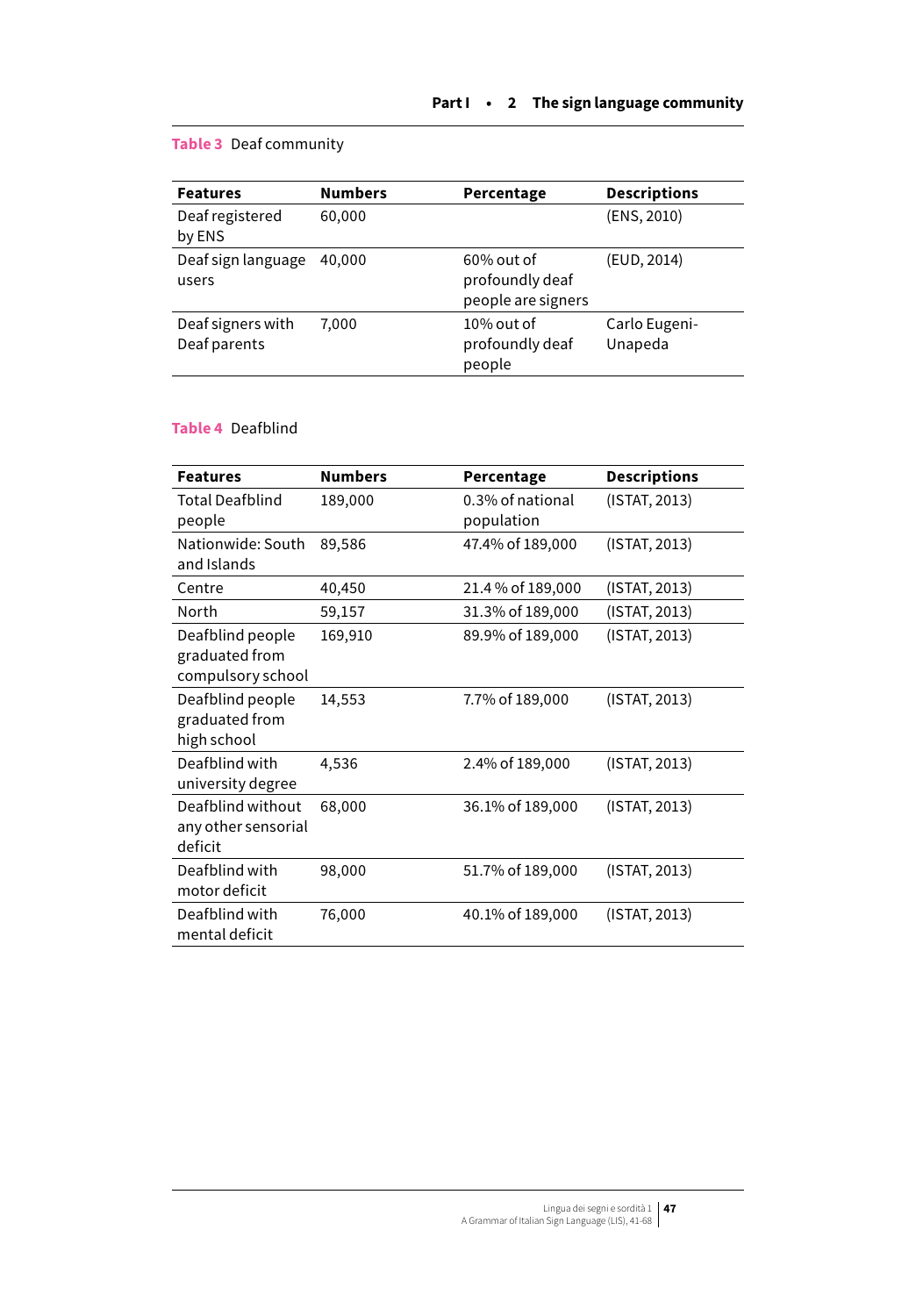### **2.3 Deaf culture**

As introduced in [SOCIO-HISTORICAL BACKGROUND 2.1], Deaf Culture considers deafness as a cultural factor, and medical or scientific perspectives are not relevant in its definition.The relationships between Deaf people, their language, the shared knowledge about the history of Deaf people or their traditions and uses of life are considered important for the construction of Deaf identity. However, this construction is often in opposition with the hearing society. The boundaries of Deaf culture are both external and internal. The internal boundaries are built upon the sense of belonging to Deaf culture and sign language, while the external boundaries seem to be imposed by the inaccessibility to the social or economic spheres of the hearing society. The perspective of Deaf culture as a linguistic and cultural minority implies economic government support, just as the medical perspective requires economic facilities and medical services such as cochlear implants, speech therapies and supporting devices. Deaf culture is enhanced as it acts in opposition to the social and economic conditions of a minority being imposed by the hearing model of society. Moreover, Deaf culture is powered by a circular revitalization: generation by generation Deaf people define their identity through constructive processes. These processes claim an independent identity, rejecting the definitions which come from the point of view of the majority hearing culture. For the same reason, Deaf people generally do not appreciate the same politically correct definitions as *nonhearing* people. Indeed, the definition of people who lack something is automatically related to an intact hearing dominant culture. In this sense, the word Deaf, like the word Blind, defines a condition without implying a dominant reference model.

In relation to Deaf identity and culture, an important concept is *Deafhood* which has been introduced by Paddy Ladd in *Understanding Deaf Culture; In search of Deafhood* (2003). The suffix *–hood* in spoken English concerns the status or the quality of a previously mentioned noun (in this case the deaf population). No literal translation is possible in Italian, but, in a nutshell, the concept expresses the condition of being deliberately part of Deaf culture and community in contrast to the simply medical condition of deafness. Deafhood is a psychological and social process of increasing the awareness of deaf condition, in order not to consider it as a loss of something, but as part of an individual and collective identity. Another crucial concept in reframing deafness with respect to society is the notion of *Deaf Gain*. It is a framework proposed in 2009 by an article of H-Dirksen Bauman and Joseph Murray; even though the first mention was by Aar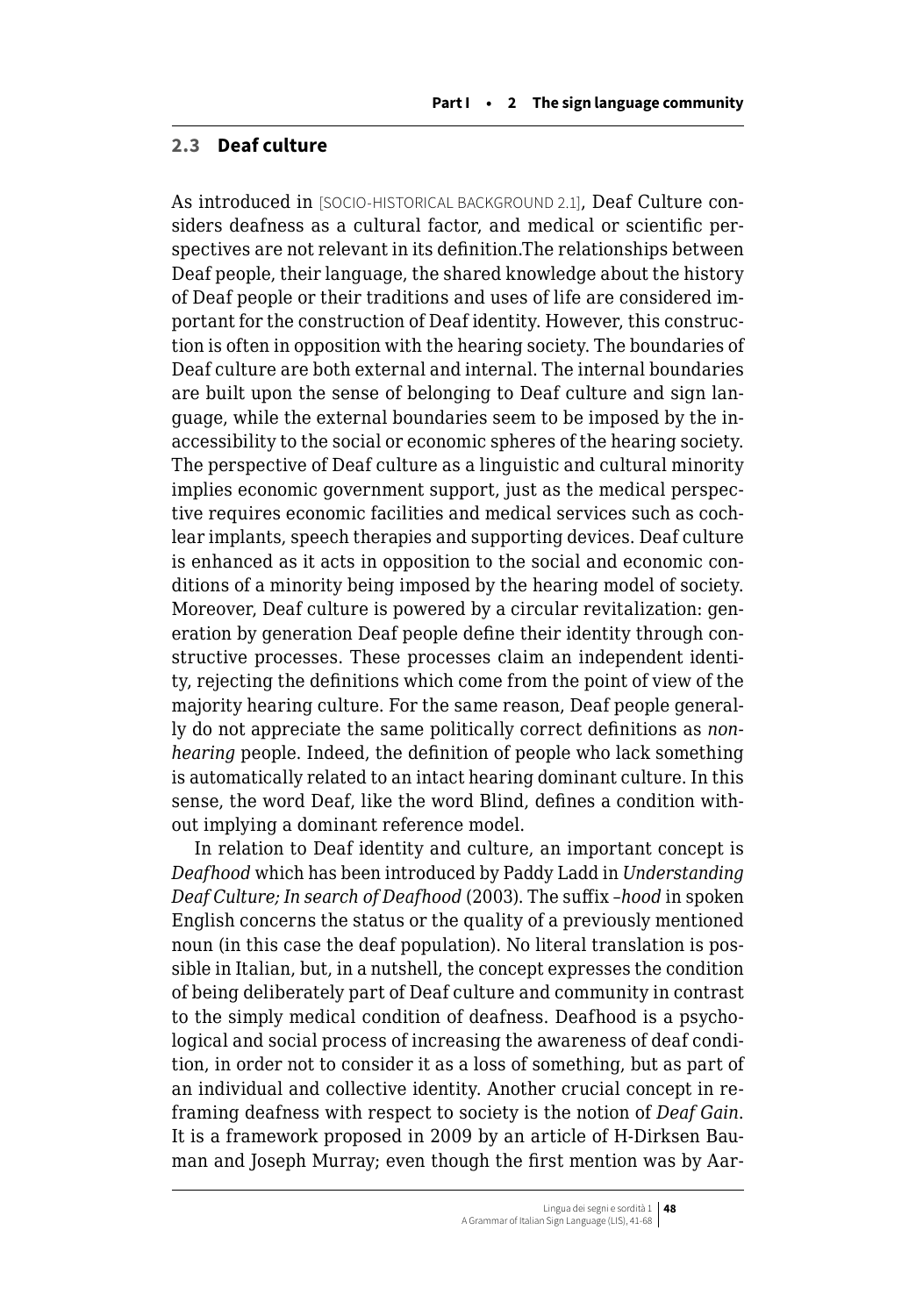on Williamson, a deaf artist performer, who firstly wondered why it was that not a single doctor told him he was *gaining his deafness*, instead of *losing his hearing*. Indeed, the concept is conceived as a redefinition of *deafness* as a sensory and cognitive diversity which has the potential to contribute to the enrichment of humanity. In addition to the benefits to society, there is a direct benefit for Deaf people who use a visual based language. For example, researches have shown that Deaf people have a more well-developed peripheral vision, a greater ability to form quick mental images and better facial-recognition skills. New concepts such as *Deafhood* and *Deaf Gain* contribute in increasing the awareness of Deaf identity by reframing the traditional notion of 'normalcy'.

The presence of cultural prevailing schema among the hearing population created barriers in the social inclusion of Deaf people, enhancing misconceptions and marginalization. However, the minority status of Deaf people is not common everywhere, indeed in some cultures there are no boundaries between hearing and Deaf people or between the two different cultures. Two examples are the story of a Mayan village in Yucatán and the story of Martha's Vineyard, an island off the coast of Massachusetts. In the first case, the high number of deaf people yield deaf inhabitants to be well integrated in the community. Since hearing people knew sign language, no communication problems are considered as obstacles for the relationship between hearing and deaf people inside the village. It seems that hearing villagers are still used to communicate through Yucatec Maya Sign Language, even if the number of deaf inhabitants started to decrease. The second story concerns the case of Martha's Vineyard island, which draw the linguistic researches attention to both the deaf and hearing islanders. Indeed, since the unusually high percentage of deaf people within the community, the Martha's Vineyard Sign Language (MVSL) was able to thrive on the island from the early 18th century to 1952.

In the island, deafness was a hereditary trait, so that Deaf people of the island did not consider themselves as impaired and they lived in a complete autonomy. In addition, they were deeply integrated among the remaining hearing island's inhabitants. The sign language was used and taught to hearing children as early as their first years and signs were spread among hearing people even when no deaf people were present. MVSL started to decline when the population migrated to the mainland, and today no fluent signers are attested anymore. The last deaf person died in 1952, since then, very few elderly islanders were able to recall MVSL, when in the 1980s linguistic researchers started to examine the language in order to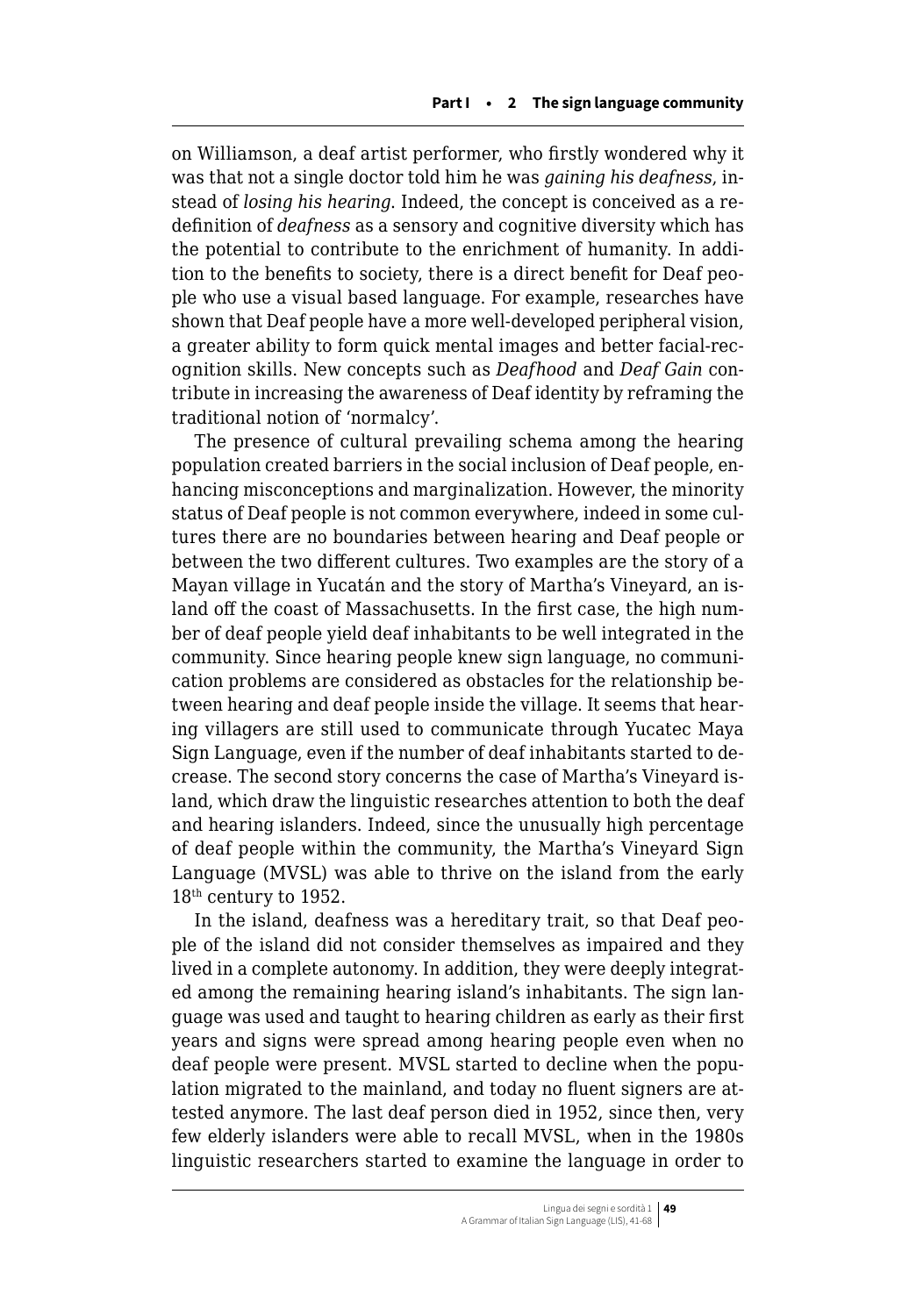save it. These examples, together with few others represents unusual cases of complete integration between hearing and deaf people, due to the absence of communication barriers. However, Deaf people are generally discriminated and marginalized by dominant hearing group. In post-industrial societies, Deaf people seem to share common life experiences. This is the reason why Deaf culture appears to overcome national boundaries by sharing a common ground of uses and universal perceptions. Some of them are: the types of relationships shared among Deaf people; the visual channel of sign languages; the concept of time which is not dependent on the production or working dimension of post-industrial societies; the way in which they are used to meeting each other. All these factors seem to be part of a specific sense of belonging to a broader Deaf culture.

An important part of Deaf identity is represented by name signs [LEXICON 3.1.2]. In our post-industrial societies, from birth it is common to recognize our identity in the name which is has been chosen for us. However, in other culture names are not unique and unchangeable, and in fact a person can have several names to identify different social roles or s/he can change names to mark different moments of life.

In Italy, in the past, something similar happened when a married woman changed her surname to take that of her husband. Furthermore, in post-industrial societies the specific meaning of the name is often lost, while in other cultures, names are chosen because they describe behavioural or physical characteristics. Something similar happens in Deaf cultures, where Deaf people, but also hearing people part of Deaf communities, are identified with one or more name signs. In Italy, as well, Deaf people share two names: one in spoken language and one name sign. These two names represent the double belonging to the hearing and Deaf spheres. Name signs in LIS can be arbitrary or descriptive. The latter are descriptions of specific physical characteristics, for example related to the hair or to particular facial traits. Someone with curly hair can be named with the sign denoting curly hair, as shown in the video below.

# anna $\text{curv-Ha}$ ir

These descriptions can also represent the specific attitude of the person designed with that name sign, as for example the smile, if the person is often cheerful (see video below), or they can refer to the job or to some specific abilities of the person who bears the name sign.

antonia \_ smile 

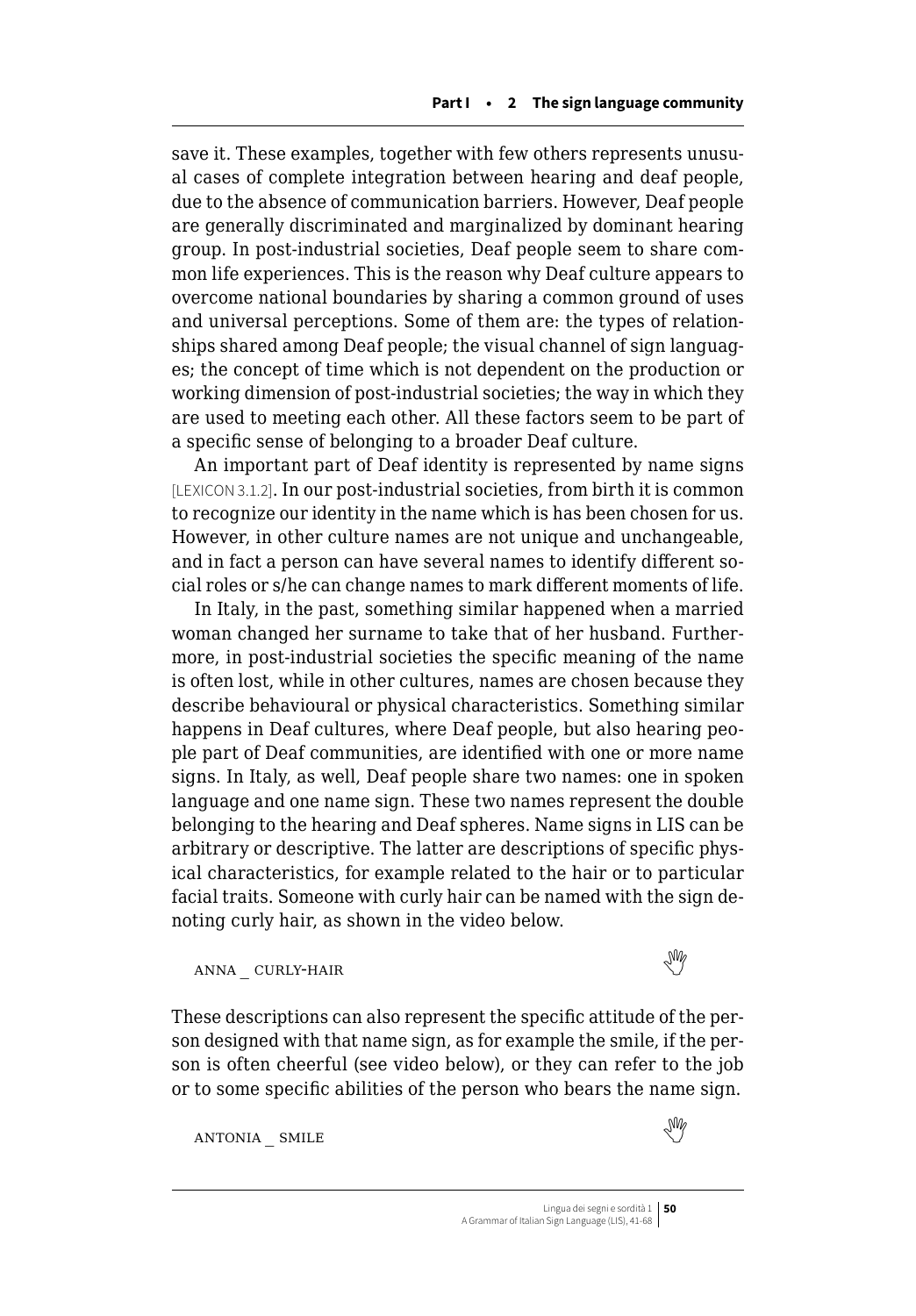The arbitrary name signs, on the other hand, are not expressions of specific individual qualities, but are initialisations [LEXICON 2.2.2.1] or typical representations or translations of the name or surname in Italian. In the first case, initialized name signs use the first letter of the spoken Italian name or surname, as for example for the name Federico, the initialisation will be F. The letters are signed with the manual alphabet [LEXICON 2.2.2], which is a contact point between signs and words (see example below).

FEDERICONECESSARIO E EL CONSTRUITO DE SUR EL CONSTRUITO DE SUR EL CONSTRUITO DE SUR EL CONSTRUITO DE SUR EL CONSTRUITO DE SUR EL CONSTRUITO DE SUR EL CONSTRUITO DE SUR EL CONSTRUITO DE SUR EL CONSTRUITO DE SUR EL CONSTRUI

In the second case, name signs are correlated to very common Italian names, as for example Pietro or Paolo. Very often these typical names come from the religious tradition and have fixed signs which correspond to them. Thus, Pietro will be signed as the sign for 'key', because according to the Christian tradition Saint Peter holds the keys of the kingdom of heaven.

pietrode la contradición de la contradición de la contradición de la contradición de la contradición de la co

 Finally, a translated name sign is a literal translation of Italian names or surnames. For example, if the surname is *Scarpa 'shoe'*, it is translated with the corresponding LIS sign.

luca\_scarpa 

Name signs can also be mixed, meaning that these classifications are not rigid and fixed, but that sometimes they can be used together. Name signs can be inherited and transmitted generation by generation, but this is not a rule. Furthermore, more than one name sign can coexist for the same person, for example the family name sign can be different from the name sign spread among the Deaf community, in this way a person can be identified with a specific sign from the family and with another specific sign from the community. Generally, there are three steps for changing a name sign: the first name sign is given by the family, the second is given by classmates or teachers and, thirdly, a name sign can change depending on the person's job. The ability to keep track of the name signs at different times and in different environments is a property of complex language systems.

The Deaf community also shares cultural and artistic types of cultural expressions in LIS. Poetry, theatre, rap performance, painting, cinema, cultural events and many other forms of artistic communication have been spreading and growing in the recent decades in Italy,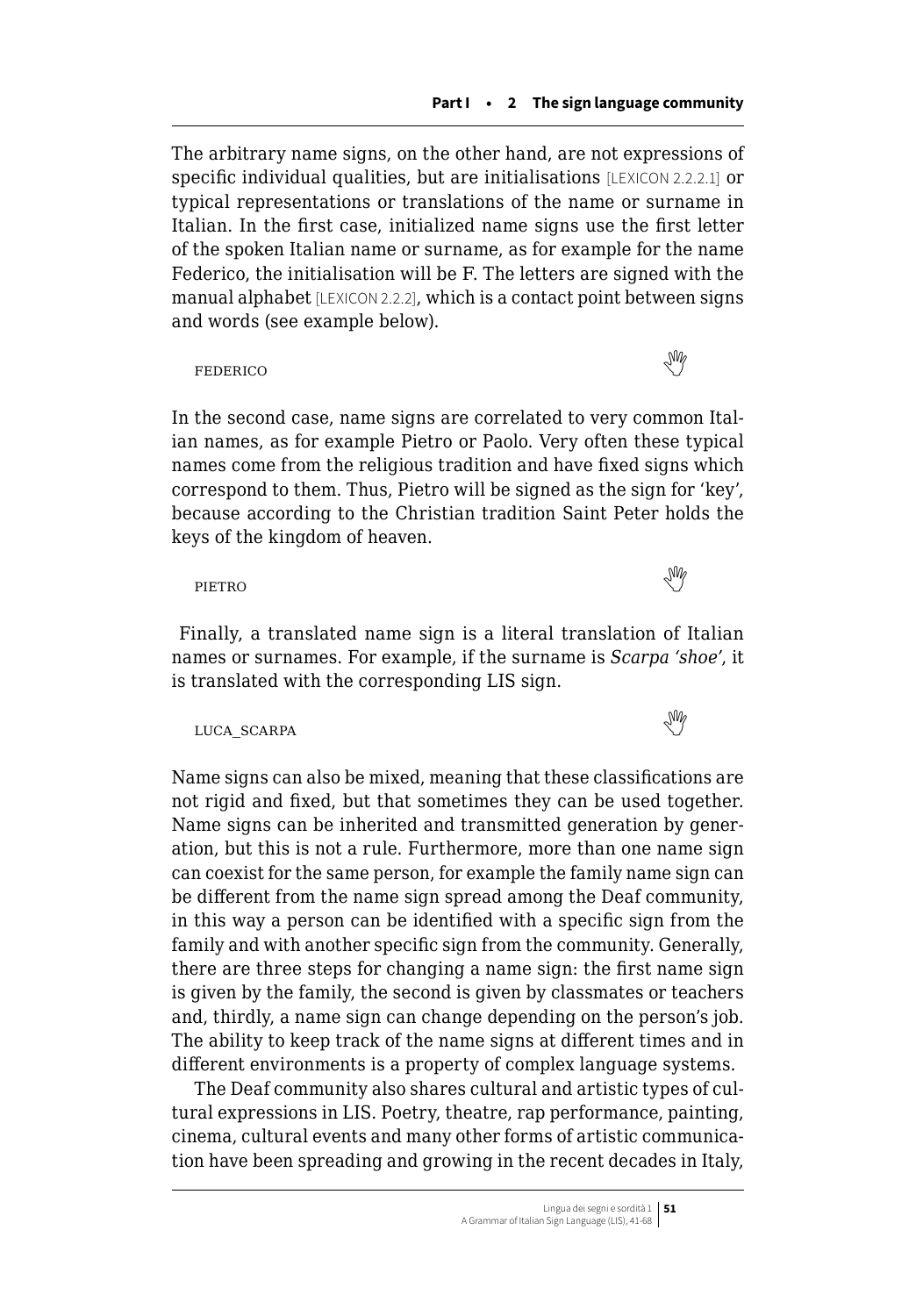also thanks to contacts with other international Deaf artists. In Italy, festivals of Deaf theatre and poetry are organised yearly in different cities. These meetings represent important opportunities where Deaf artists can improve their skills and establish a social reputation in the Deaf community. However, thanks to scientific progresses and social media, the community mostly shares cultural performances through YouTube, Facebook pages, personal blogs, Instagram and other forms of social communication.

Sign language poetry started to appear in Italy in 1976, thanks to Joseph Castronovo, a Deaf American poet who was trying to trace his Sicilian origins. He married Graziella Anselmo and together they encouraged the spreading of sign language poetry, enhancing the visual channel of this special linguistic expression. In Palermo, they joined a theatre company, *Il Gabbiano* ('The Seagull') founded by Rosaria, Giuseppe, Maurizio and Fabio Giuranna in order to promote LIS. These four Deaf siblings, coming from a long Deaf family tradition, were emerging in the Deaf community thanks to their special artistic skills. Their performances were appreciated by the Deaf community and interest in them grew. In 1997, when the first International Festival of theatre, poetry and sketches in LIS was organised in Trieste, they won the first award for poetry. Other similar cultural events have been organised in Genoa in 2000, Naples in 2005 and Rome in 2017.

Rosaria Giuranna can be considered one of the first Deaf women poets, Rosaria and her brother Giuseppe Giuranna are some of the most well-known performers of Visual Vernacular, another form of artistic expression. Year by year, many other Deaf poets and performers started to run the social scene: one of the first poets was Renato Pigliacampo, who was specialized in written Italian poems, although being a postlingual Deaf. Some of the contemporary Italian Deaf poets who compose in LIS are: Lucia Daniele, Valentina Bani, Nicola Della Maggiora, Laura di Gioia, and Chiara Di Monte.

Topics of poetry are often linked to the condition of being Deaf in a hearing society, they can be metaphors or expressions of personal experiences, reinterpretations of historical events, or short symbolic fantastic narrations. Visual perceptions are prominent and unusual new linguistic forms are created in emphasizing the force of communication by expanding the boundaries of every sign. Poetry testifies a specific linguistic awareness: the ability to catch the relationship between expressive forms and meanings and the straightforward capability to create rhythmic sequences, symmetries, rhymes, repetitions, assonances and text-internal references. In a poetic performance, the linguistic form is valued as well, although the poet may not neces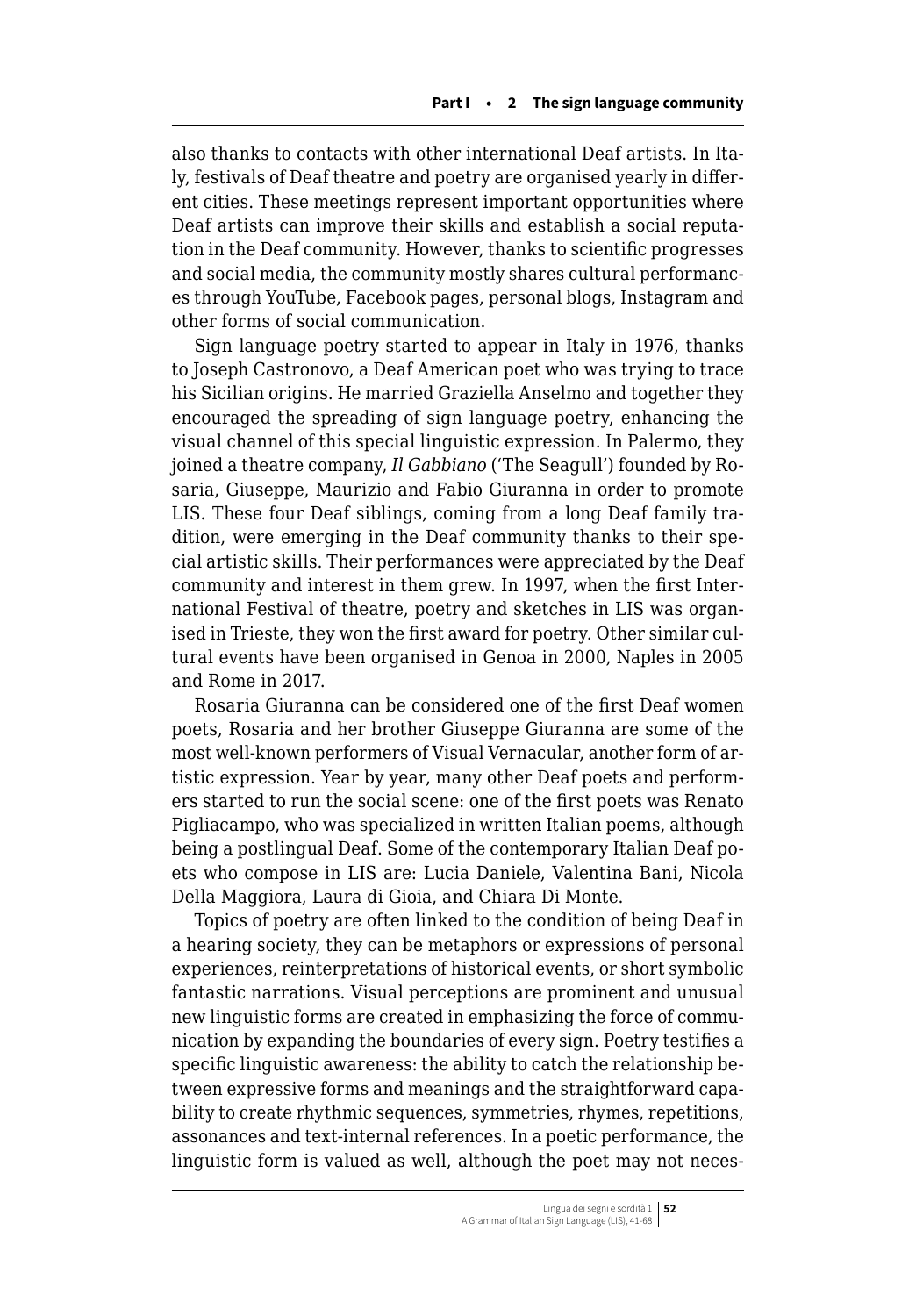sarily be aware of all the choices made. The poetic language seems to disobey the common rules of the grammar, indeed poets are those who use language in unusual ways, finding new formal and stylistic solutions. Language is folded to the poetic intentions in order to support and enhance the different layers of meaning. Among others, one of the properties of a poetic text is repetition. This stylistic strategy can be used in different linguistic layers of LIS: at a phonological layer by repeating the same configurations, movements or orientations of signs, at a morphological level by repeating the same signs, and at a syntactic level by repeating the sentences with or without variations of manual and non-manual features. Repetition makes the interpretation of content easier and enhances the relevance of the message. Another recurrent property of sign language poetry is the symmetry in signing. This is a stylistic technique which reinforces visual patterns and the structural order of the signs, moreover, it makes signs balanced and more fluent.

A common scheme of poetry reflects a circular structure, like some refrains in spoken songs, where repetition and symmetric patterns create a visual melody comparable to the musicality of some oral forms of poetry. Contrary to common misconceptions, even sign language has rhythm. Rhythm is not only transmitted through acoustic sounds, in fact, visual rhythm is built upon repetition of signs, duration and movements. The uses of these factors produce different types of emphasis, for example accelerations or downturns affect the rhythm of signing.

Iconicity is a further property of languages: in spoken languages, onomatopoeic sounds are iconic because they reproduce real sounds by codifying them into words, such as the verb 'mooing' which reproduces the sound of a cow. Sign languages also use iconicity, but, since the communication channel in sign language is visual, they use visual iconicity. In poetry, iconicity supports the artistic expression of signs. Generally, it is reflected by the choice of handshapes, but movements, orientations, locations and non-manual features can emphasize iconicity as well.

The collection *Sette poesie in LIS* ('Seven poems in LIS') is one of the first examples of poetry which was published and disseminated by means of CD-ROM. The project was realised by Rosaria and Giuseppe Giuranna. In the CD, one of the poems, *Orologio* ('Clock'), is about the passing of time and the individual perception of the temporal dimension. Time is affected by meetings with people who can break the monotony of daily life. Different rhythms accompany different time perceptions, slow repetition and the cyclicality of signs emphasise for example the boredom of life, while a sudden change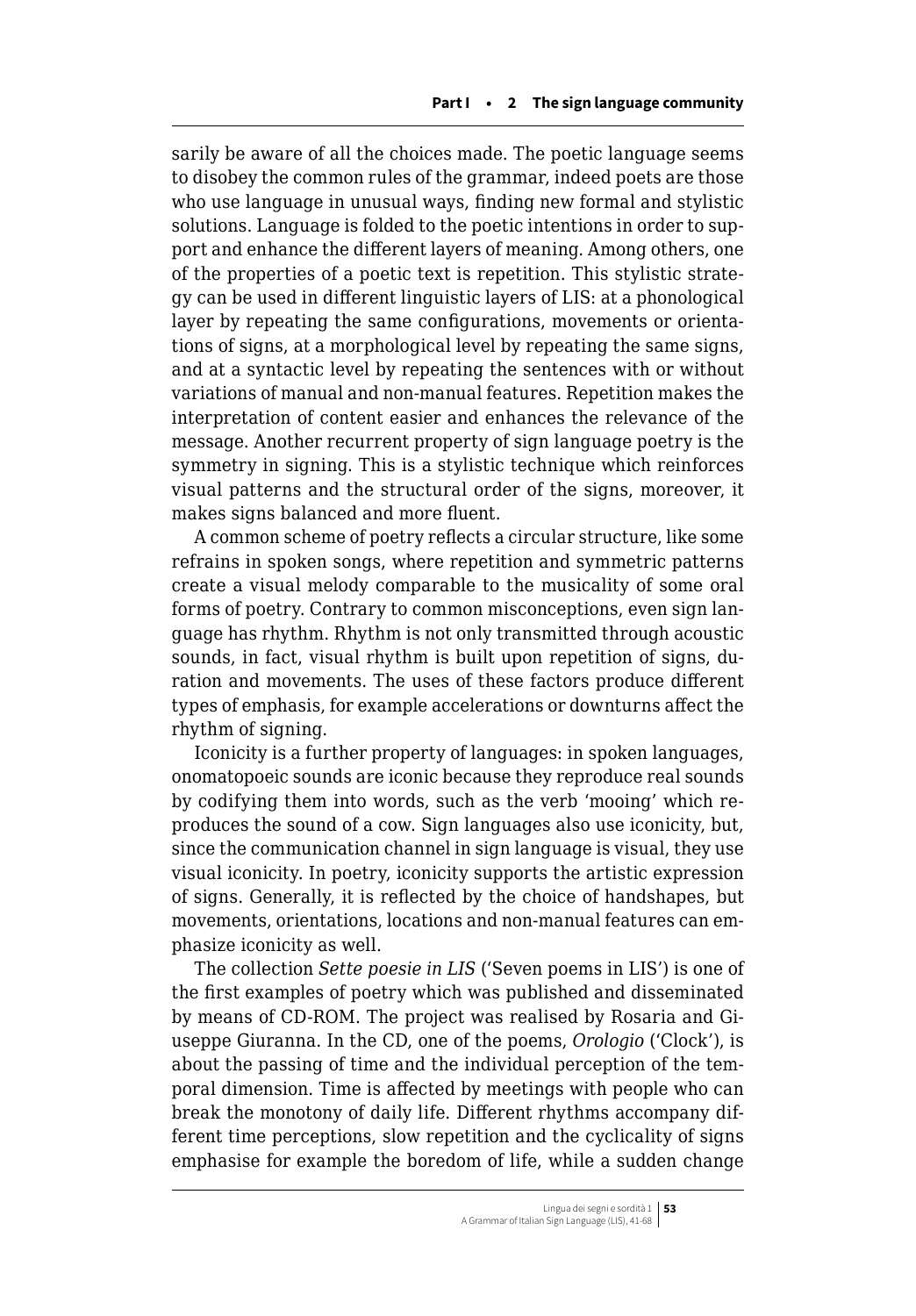in the speed of signing shows an emotional break in the circular perception of time. In this way, linguistic forms and content overlap giving back the visual effect of the passing of time.

Together with repetition and iconicity, semantic indeterminacy is another characteristic property of poetry. This kind of semantic vagueness allows the extention of interpretations and meaning of the poems over its formal and semantic boundaries. A good example of semantic indeterminacy arises in the poetry of Lucia Daniele: *Matita* ('Pencil'). Since this poetry is less narrative than *Orologio*, more of the semantic interpretation is left up to the audience. *Matita* is a metaphor for life, its gentle track can be cancelled, and the pencil is worn like the life of human being which is used right to the end. On this vein, the poetry could be interpreted as a description of an entire human life, from birth to death. The repetition of the handshape 1, the same used for person, is not accidental and visually enhances the metaphor. However, the semantic vagueness of this poetry allows other level of interpretations, for example, it is possible to read the necessity of facing the hardships of life, of not giving up to obstacles, and, as a pencil can be sharp, life can also be made sharp by pains. All these interpretations are possible, because the use of classifiers and role shift make the reading broader and stratified.

Since poems in LIS cannot be written (yet), the reproduction of poetry are performative moments for the artists. Indeed, poetry and theatre are close in this genre and require not only a physical, but also a deep mental presence and concentration from the poet. Based on the performative nature of sign language poetry, each reproduction is unique and unrepeatable.

Other genres of artistic performances exist, such as Visual Vernacular, ABC stories and creative storytelling. *Visual Vernacular* (VV) is an artistic genre which is related to cinematographic effects. Although it has a high use of iconicity, contrary to common misconceptions, it is not universally understandable. Visual Vernacular uses sign language mixed with visual techniques based on classifiers and role shifts. In Italy, Giuseppe Giuranna is an internationally known VV performer. In his videos, fragments of several of his performances make clear the deep iconic nature of these kind of cultural expression, which requires a perfect ability in assembling the scenes and taking into account the rhythms, time sequences, points of view and foci. In Italy, another famous national Visual Vernacular performer is Gabriele Caia.

ABC stories are performances in signs which follow a regular pattern given by the order of the hand alphabet. Because of their nature, they represent a contact point between spoken languages (they use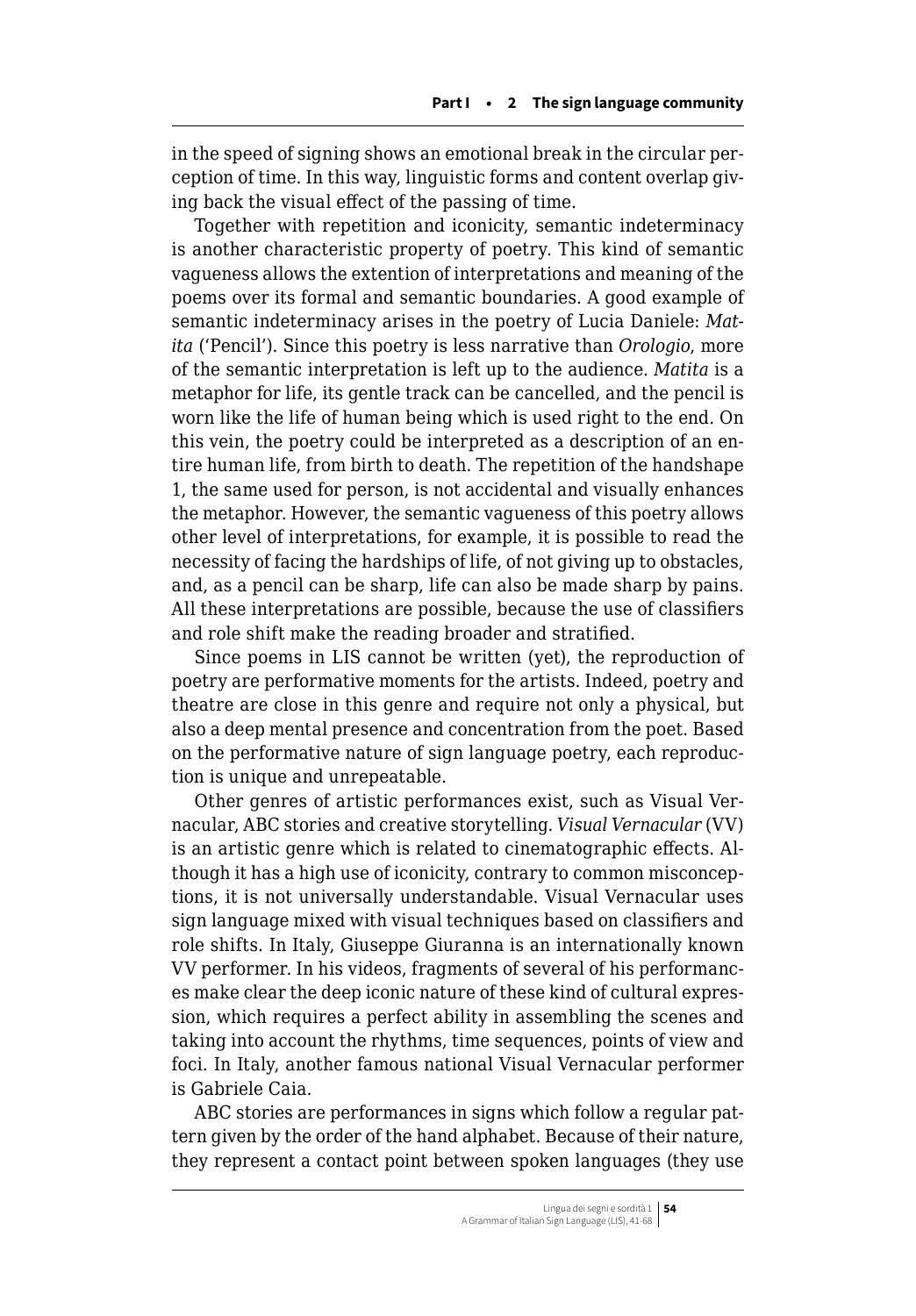alphabetic letters) and sign languages (they use the hands in order to produce letters). Gabriele Caia and many other Deaf artists, as the deaf blogger Lorenzo Laudo, have played with ABC stories. An example by Lorenzo Laudo is the ABC story *Buongiorno?* ('Good morning?').

Theatre companies and performers represent an important piece of artistic forms and expressions within the Deaf culture. It is impossible to establish when the first theatre company in sign language was founded in Italy. Probably, in the first decades of 1900 a group of Deaf people enjoyed performing shows and sketches in the local clubs of their cities. No written documents have been found and the unique performances are transmitted via the memories of old signers.

The list below shows some theatre companies playing at international and national level, which participated at the first Deaf Festival (Trieste, October 30 - November 2, 1997).

The theatre company of Mime *Senza Parole* ('Without Words'): it was founded in Milan by Sergio Cattivalli, born to Deaf parents. After a break, in 1979 the leadership was assumed by the director Antonio de Pieri. The proposed topics are original and cross several genres, such as cabaret, drama and comedy, all of them turning around Deaf culture. Other shows are reinterpretations of famous masterpieces. The company plays in Italy, but also in other countries, such as Spain, Denmark, USA, Japan.

The theatre company *Il Ciclope* ('The Cyclops') was founded in Palermo by a group of Deaf people in 1976. It performs musicals with LIS songs, sketches, poems concerning Deaf culture and community, daily life, and typical Deaf experiences in the hearing society are performed as well. The company is open to Deaf and hearing players. Its tours are usually organised across Italy, but also France, Spain and Japan.

The theatre company *Laboratorio Zero* ('Zero Laboratory') was founded in Rome by Ginetta Rosato, a Deaf director. Initially the name of the Company was *La Mandragola* ('The Mandrake'), and in 1986 it was changed in the current one. Since 1993 the company started to perform only reinterpretations of famous comedies and it has performed in several Italian cities.

The theatre company *Padre Luigi Aiello* ('Father Luigi Aiello') is based in Molfetta-Bari and was founded in 1985 by Domenico Binetti and other friends. The group plays cabaret and comedies, which are represented using signs and gestures. This accessibility is appreciated by the local and national schools, where the company played several shows.

The theatre company *Teatro del Sole* ('Theatre of the Sun') was founded in Catania and directed by Antonio D'Urso. Initially, the com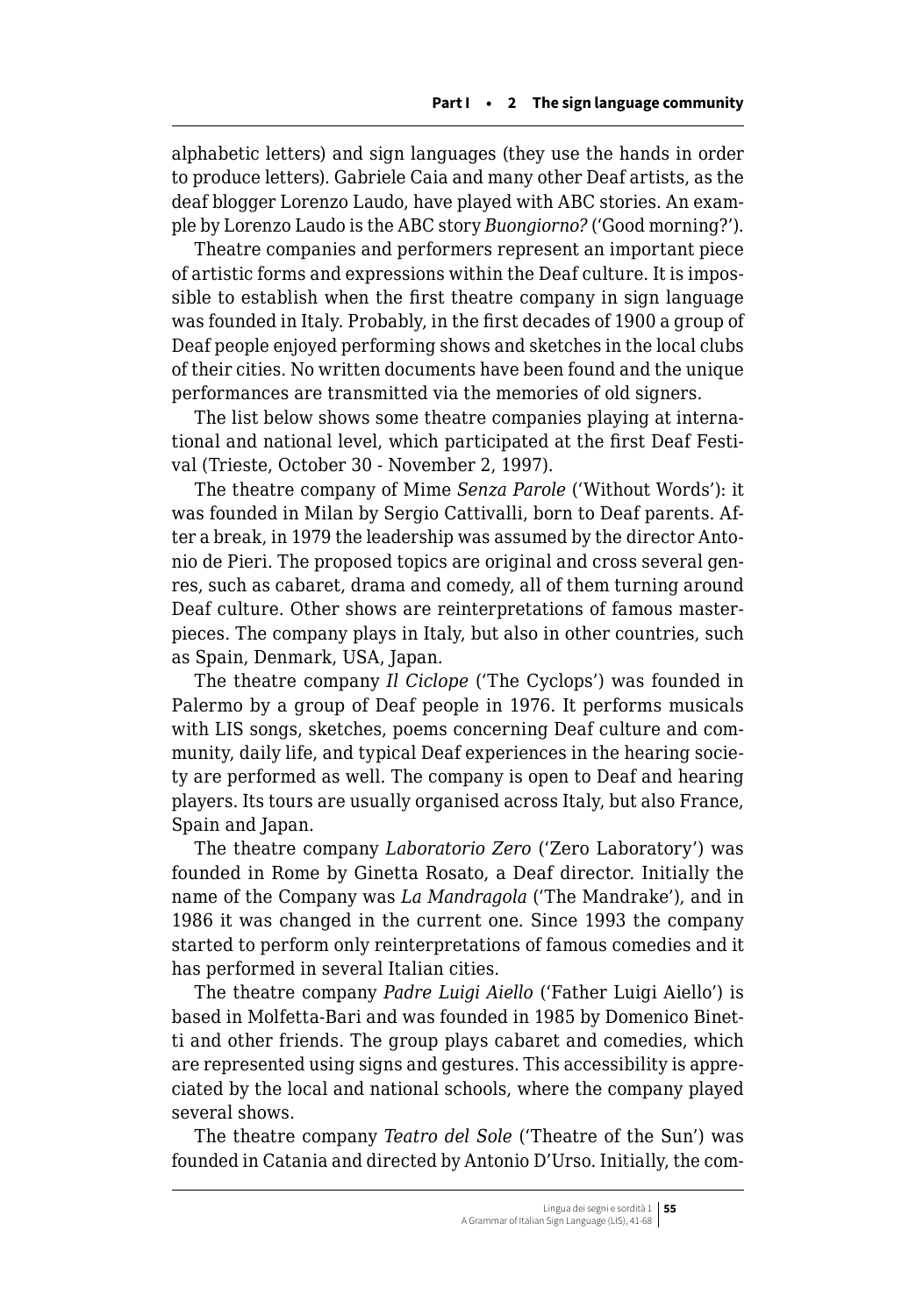pany was composed of both hearing and Deaf players. Since 1992, it has only featured Deaf actors.

The theatre company *Maschera Viva* ('Live Mask') operates in Turin and it is run only by Deaf players. The shows are represented in sign language and are related to scenes of Deaf daily life. Lucia Daniele used to perform with the company. The group has performed in several Italian cities.

In Milan, the association *Orgoglio Sordo* ('Deaf Pride') was founded in 1983. The main goal of the group is to spread knowledge about Deaf culture and LIS among hearing and deaf people. In 1995, it organised a short linguistic and poetic course about sign language run by Clayton Valli, a famous Deaf American poet. The course was one of the first chances to learn and develop poetic techniques. The group performs in several Italian cities with poetry and songs.

The group *Mimico Trentino* ('Trentino Mime') was founded in Trento thanks to the support of the City of Trento and the local ENS. The project was initially run by Enzo Maria Caserta, who passed away in 1997. It proposes funny sketches and shows about Deaf culture at a national level.

The theatre company *Il Gabbiano* ('The Seagull') was founded in 1997 by the Giuranna siblings and performs poems and songs in LIS. It won the First Deaf Festival in Trieste with the poem *Grazie* ('Thanks').

The *Arte&Mani* ('Art&Hands') *- Deaf Italy Onlus* was established in Rome in 2011 together with the experimental company *Teatro Sordo Lis* ('Deaf LIS Theatre'). The group is composed by hearing and deaf actors who work together to create accessible performances for both hearing and deaf audience.

Theatre companies and artistic performances contribute in disseminating LIS at national and international levels, however, the increasing interest for sign language and Deaf culture in Italy is also fostered through the presence of new private and public associations which are promoting LIS among hearing people, fighting against the stereotypes for a better knowledge of the Deaf universe. Across Italy, beside the presence of ENS, other associations work for the promotion of LIS. Examples of the growing interest are provided by the rising numbers of subscriptions to LIS courses at different levels [SO-CIO-HISTORICAL BACKGROUND 3.3].

The social empowerment and life changing effects on Deaf people are also testified by the recent opening of new public places, such as bars and pubs run by Deaf people or with Deaf people. In Italy, the first and most important place totally run by young Deaf people is the *Senza Nome* bar ('Without Name') opened in Bologna, in Via Bel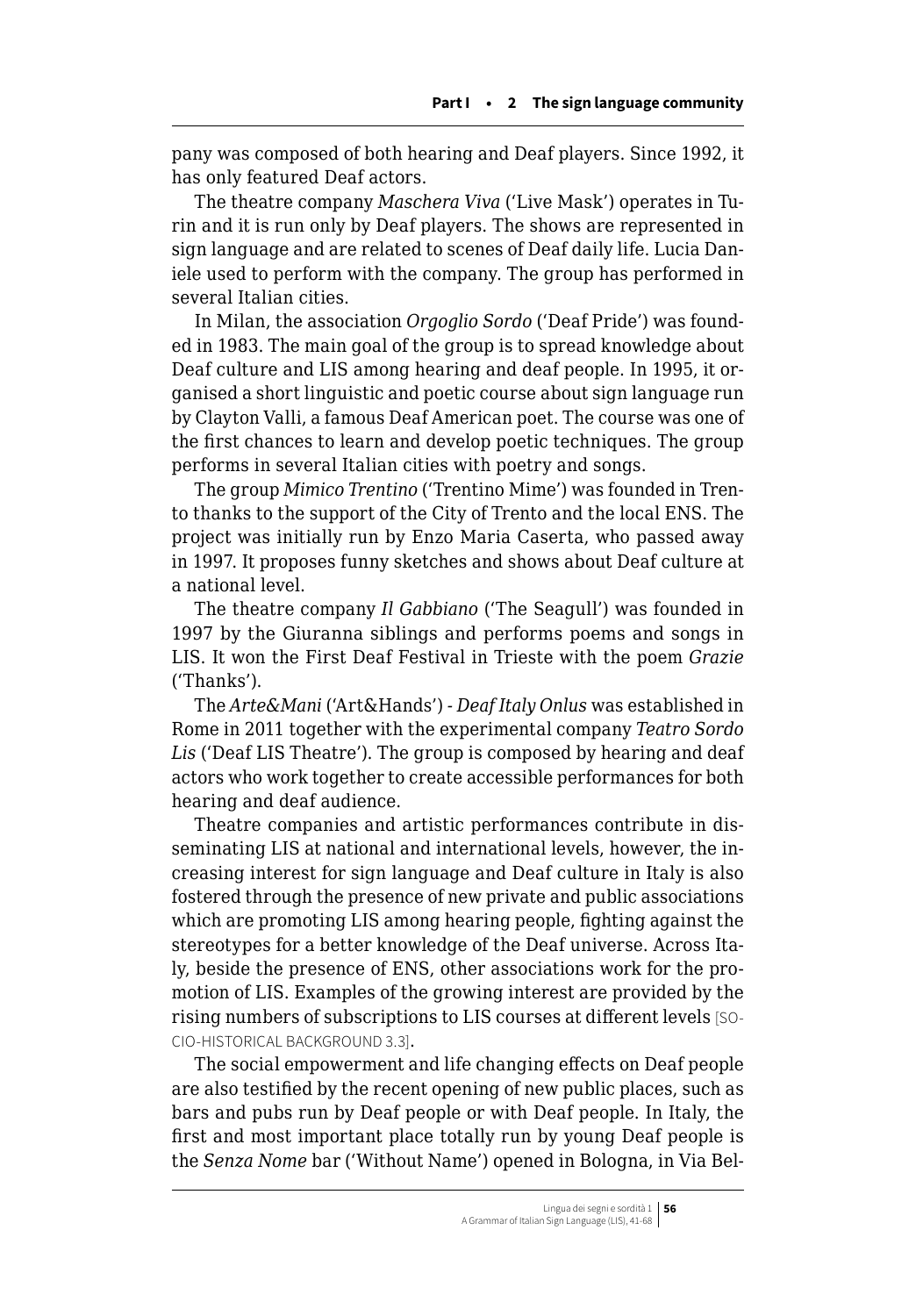vedere, 11/B. The space was founded by Alfonso Marrazzo and Sara Longhi and represents a contact point for hearing and Deaf people. The main goal is to create opportunities for mutual relationships. It is a welcoming place where boundaries break down, leaving room for daily inclusion experiences. The space is also a frequent promoter of cultural and artistic events, such as book presentations, cultural and linguistic discussions, and workshops and courses of different kinds. Indeed, many of the Deaf people who work there come from artistic backgrounds, and the bar has been opened with the precise purpose to foster LIS through public artistic performances or installations.

Another central place for Deaf culture is *L'Altro Spazio* ('The Other Space') opened in Bologna (in via Nazario Sauro, 24/F) after the success of the *Senza Nome* bar and supported by the association *Farm*. Unlike *Senza Nome*, *L'Altro Spazio* has a broader vocation, and is designed as a contact space for people with various disabilities. It fights against the stereotype of disability as a lack of something. The idea came from the sisters Nunzia and Santa Vannuccini together with Jasha Blume.

All these experiences are examples of the growing awareness of Deaf people concerning their rights and their changed social status. The new Deaf generations want to review welfarism and the old mentality toward deafness, testifying their proactivity and their right to be independent. The success of these spaces cannot be justified just as fashions or social tendencies, they seem rather to be consequences of a renewed awareness conception of social diversities which describe a new relational model of society. These examples are parts of the concept of *Deaf Gain*, which suggests to counter the predominant schema of being Deaf as a loss by reframing deafness as an opportunity for human enrichment.

The spreading of this changed vision of deafness and the growing of Deaf identity and culture can also be attributed to the increase of national and international events and festivals organised by the Deaf community in the last decades. One of the most important events for the Deaf community is *CineDeaf*, the Italian Festival of Deaf Cinema. It was started in Rome in 2012 thanks to the support of the *Ente Nazionale Sordi* ('National Deaf Institute'), and has had four editions so far (2013, 2015, 2017). The team who organised this international Festival is composed of both hearing and Deaf people. Their idea is to work together to promote knowledge and organise meetings between the traditional cinema circles and the Deaf artists and directors. The Festival wants to create dialogic spaces where perspectives and different points of view can be exchanged and shared. Furthermore, the project's goal is to find new paths and new expressive lan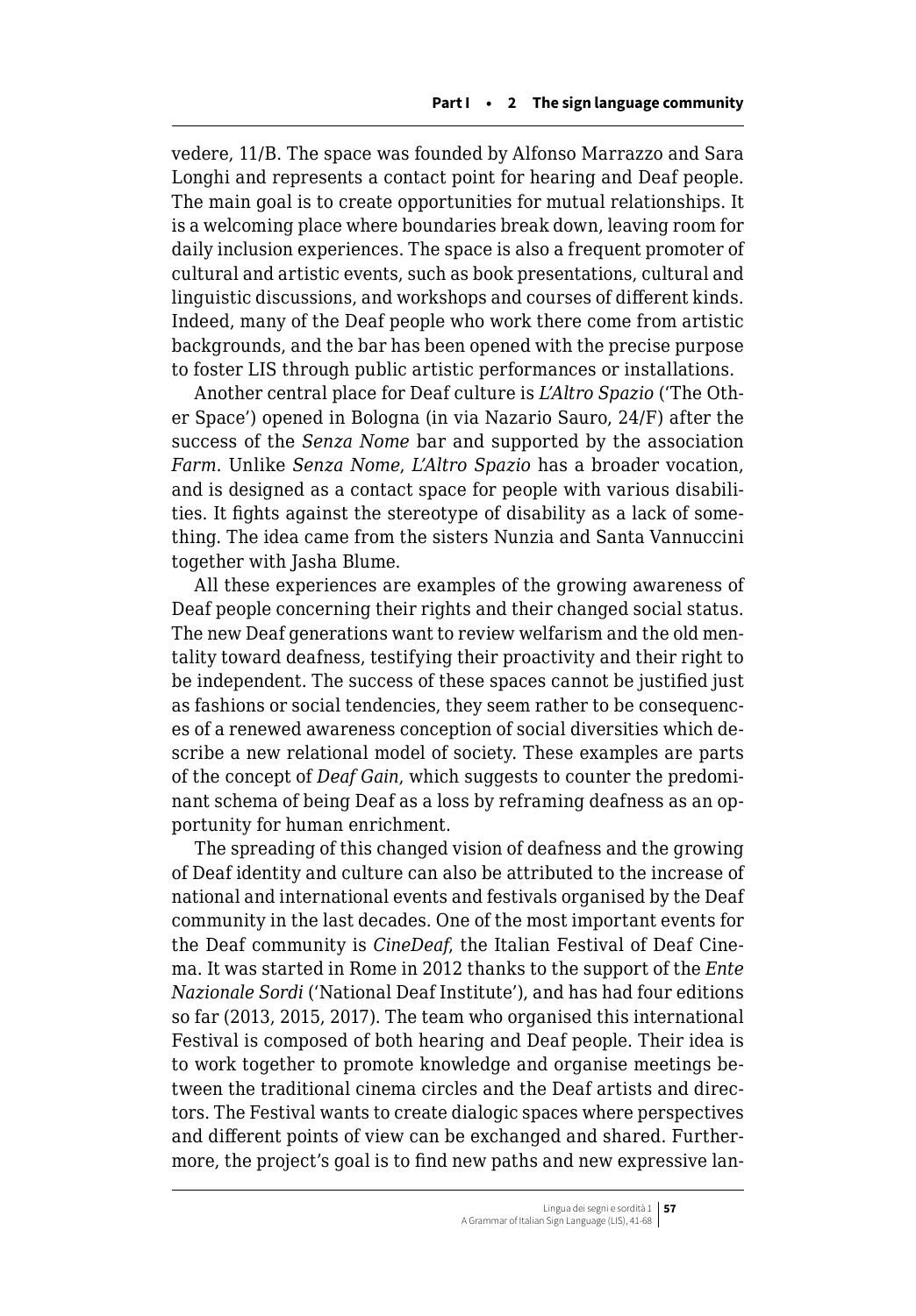guages of communication in order to renew and enrich traditional experiences. It also aims at spreading and disseminating new independent talents, and even young talents are involved through the participation of schools. Culturally, the CineDeaf represents an important network with other foreign film projects across the world and it is a great opportunity to meet other Deaf communities.

As already mentioned in the previous section, Deaf theatre is generally celebrated across Italian cities and represents an important opportunity to experience international Deaf cultures and to share experiences between Deaf and hearing people from different parts of the world. The First Theatre Festival was organised in Trieste (1997), and others were based in Genoa (2000), Naples (2005), and the last was run in Rome (2017).

Other representative occasion related to the international Deaf community are: i) the *World Deaf Day* (WDD), which is celebrated every year in the last week of September to direct the attention of the media, politicians and authorities towards the achievements of Deaf people, as well as the hearing communities. People are also encouraged to celebrate this day to expand new technologies and improve the opportunities to change their lifestyle in society. (ii) The *Summer* and *Winter Deaflympics* (Olympic games for deaf and hard of hearing people). The first game, known as the *International Silent Games*, were held in 1924 in Paris by the *French Sport Deaf Federation* involving athletes from nine countries, in order to prove that deaf people were not inferior, a common misconception at that time. Today, *Deaflympics* is mostly organised by the *International Committee of Sport for Deaf* (ICSD) and involves 113 memberships. Another very important event spread among the Deaf community is the *Deaf Champion League* (DCL). Since the first competition in 2008 based in London, DCL is played every year in a different city. Today DCL includes 29 different countries. Not only sport represents an important occasion for sharing and fostering Deaf identity around world, but also art, culture, and fashion, which are crucial points in the *DeafNation World Expo* (DNWE). The first DWE was held in Las Vegas from 19 to 22 July 2010, the idea of a World Expo comes from the *DeafNation*, a social media company co-founded in 2003 by the brothers Joel and Jed Barish. The DNWE was established in order to create an opportunity for Deaf people around the world to meet and exchange life experiences. A known event linked to the DWE and spread among Deaf national and international communities is *Miss & Mister Deaf International* (MMDI). The first MMDI pageant was established in 2010, thanks to the idea of Ms. Bonita Ann Leek. Indeed, in 2010, the pageant, which before 2010 was local, received the opportunity to be incorporated in the *DeafNation World Expo*, acquiring an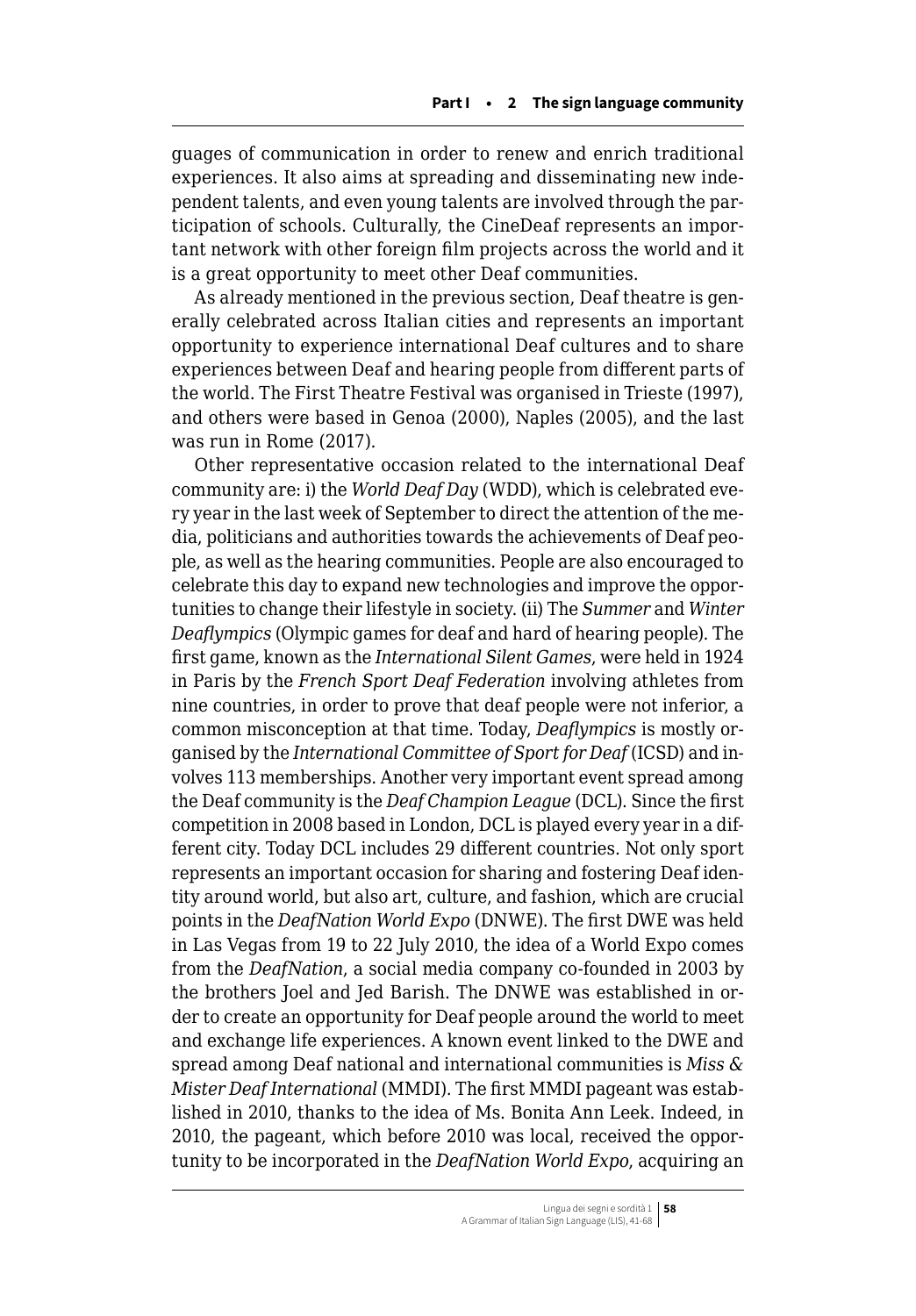<span id="page-18-0"></span>international visibility. Since then, seven editions have been organised in various cities across the world. However, the beauty pageant has also a national version, *Miss & Mister Deaf Italy*, held in Italy since the first edition in 2011. The pageant is organised by *Alphabet Onlus* in order to raise the profile of Deaf people across Italy, but the Onlus also supports Deaf families with limited means and promotes the development of technological tools for deaf people.

These types of events are part of the sense of belonging to the same community, and they come from the will to share experiences and integrate Deaf conditions among society. Internationality is a way to recognize similarities over differences and becomes stronger in shared new projects and new ideas.

### **2.4 Deaf education**

As introduced in [SOCIO-HISTORICAL BACKGROUND 1], in the past, the education of deaf children was managed through various methods, but nonetheless there were two main tendencies: a spoken-oriented and a sign-oriented method. Both theories were improved during the 18th century: the first one by Samuel Heinicke (1729-1790) and the second one by the Abbé De l'Épée (1712-1789). Heinicke was born on a farm in Germany, and after an experience in the military he worked as private tutor. Around 1754, he taught a deaf boy to write with great success, following the spoken-oriented book by Amman. In 1768, he took on another deaf boy and taught him how to speak and write with brilliant results. In 1778, Heinicke opened a school for the deaf in Leipzig. His method is defined oralist because he claimed that spoken language is the starting point for thoughts, and the written form is simply a consequence of it. This was the reason why he avoided teaching the written language first. Heinicke's use of signs is unclear, but it is most likely that he did not reject their use, employing natural signs and the manual alphabet as a means in supporting his spoken-oriented system.

A completely different educational model was promoted by the Abbé De l'Épée, who was born in Versailles to a wealthy family. He came upon twin deaf sisters, who had just lost their spiritual leader, and, being moved to pity, he decided to take care of their instruction. In a short time, thanks to his success, he took on other deaf pupils. In 1760, he founded the *Institut National des Jeunes Sourds* in Paris. Initially, he developed his own method, using the natural signs of deaf people in Paris as the primary means of communication. Increasing the number of his students, De l'Épée began to be well-known in oth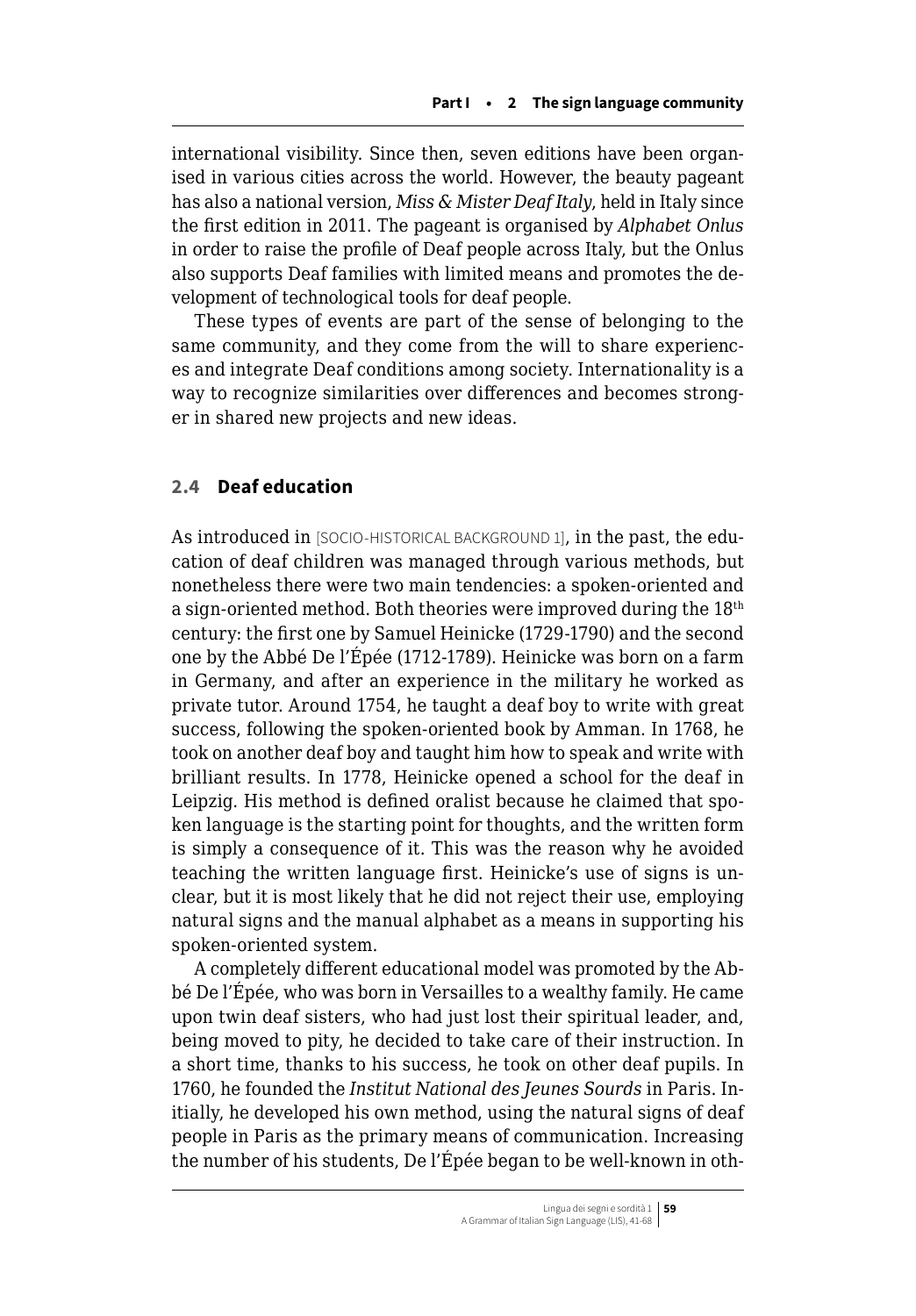er countries. Unlikely his predecessors, he was more than happy to spread his methodology at an international level, welcoming foreign teachers who were interested in his work.

According to these ideal principles, in 1776 he published a book, later improved and republished in 1784, where he expounded the theory and practice of his method. His primary goal was not to teach speaking and writing to his pupils, but to enrich them through intellectual and spiritual education. In order to pursue this aim, he found sign communication to be the most efficient method. De l'Épée added the *signes méthodiques* to the *langue de signe naturel* in an attempt to adapt French sign language to the grammar of spoken French [SO-CIO-HISTORICAL BACKGROUND 1]. He also used to consider fingerspelling as a methodological tool, and the verbs taught were followed by *methodological signs* which marked the tense and the aspect of the verb. Furthermore, he considered lip-reading hard to teach, but also very useful for deaf people to acquire the spoken language.

The spreading of this sign-oriented method provoked attacks from the men who supported the opposite educational theories, such as Heinicke and Pereire. They declared that De l'Épée's method was useless and dangerous for the learning purposes of deaf people. Although a commission analysed his method and claimed that it was valid, Heinicke remained doubtful and sceptic. De L'Épée died in 1789, and Ambroise Sicard (1742-1822) became the director of the *National Institute*. In 1818, he completed and published the dictionary begun by De L'Épée *Theorie de Signes*, where, for the first time, signs were organised by a criterion of classes of idea and not alphabetically. Sicard improved the method of his predecessor, the final purpose of teaching was for him to allow students to be able to express their own thoughts. He abandoned De L'Épée's aim to teach signed French, in favour of a bilingual approach. Finally, Roch Ambroise Bebian (1789-1839), Sicard's successor, refined his method and produced a manual for teaching the French language through the use of the sign language. The French method, improved by these additional revisions, was widely spread throughout Europe and across the ocean as well.

One of the most fruitful heirs of these developments was Thomas Hopkins Gallaudet (1787-1851), an American reverend interested in deaf educational methods [SOCIO-HISTORICAL BACKGROUND 1]. In 1816, thanks to an invitation from Sicard, he visited the Institute for the deaf in Paris, and after some months he got a permit to go back to America with Laurent Clerc, a brilliant deaf teacher of the Institute. In 1817, at Hartfort, in Connecticut, Gallaudet and Clerc opened the first school for deaf students: the *American School for Deaf* (ASD).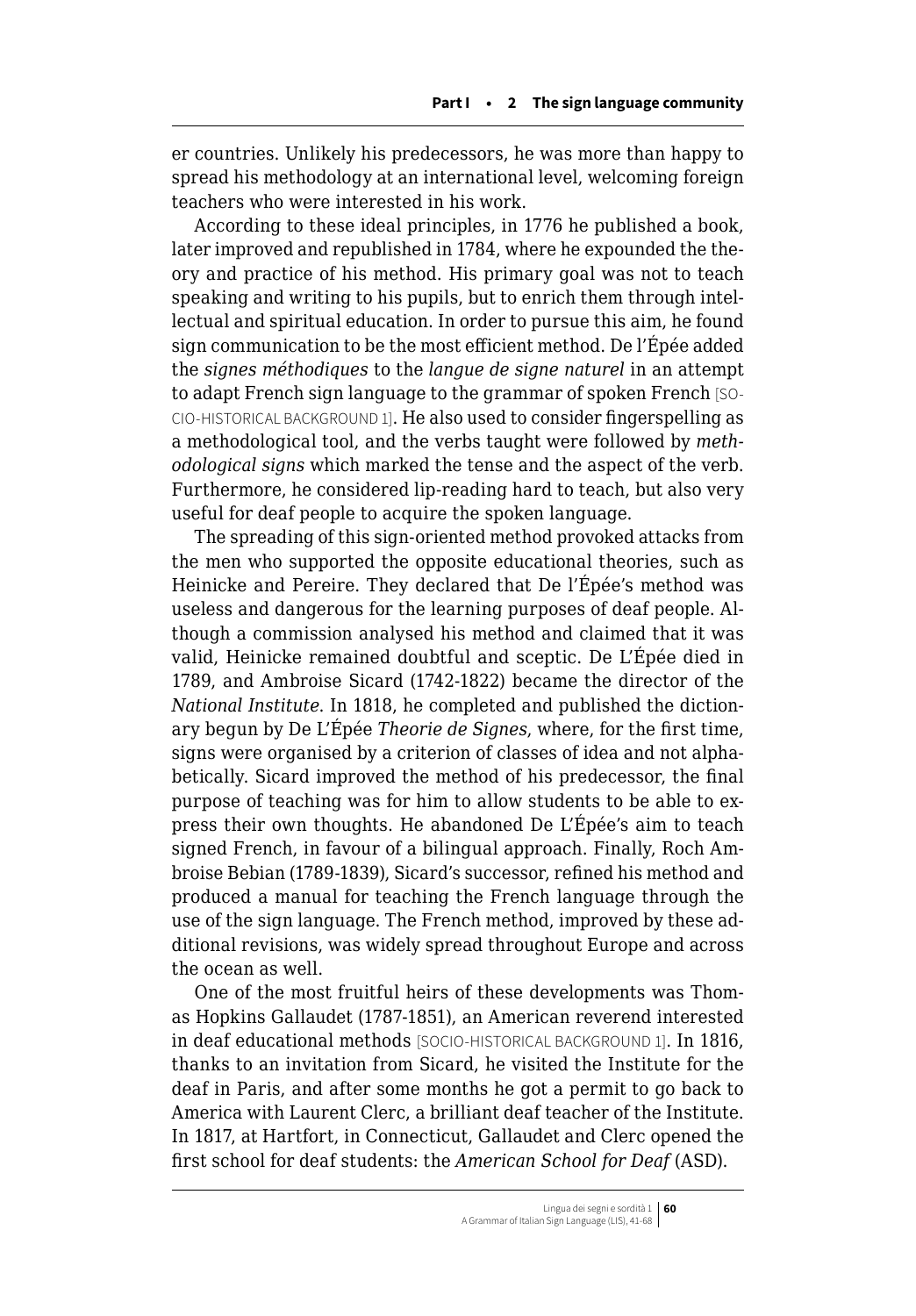French Sign Language was introduced in the new school and this is the reason why American Sign Language (ASL) is so similar to French Sign Language (LSF).



**Figure 2** The deaf Institutes in Italy. <http://www.istc.cnr.it/mostralis/pannello10.htm>

In Italy, the first school for the deaf was opened in Rome in 1784 by the Abbot Tommaso Silvestri (1744-1789). Although he was trained for six months by De L'Épée, he chose a spoken-oriented method. He was convinced that only words had the power to distinguish men from beasts. The oral method was used until 1841, when the school was converted to signs.

As mentioned in the Historical Background [SOCIO-HISTORICAL BACK-GROUND 1], Padre Giovan Battista Assarotti is considered the real father of the sign-oriented method in Italy. In his school in Genoa, he adopted the visual-gestural method spread by Sicard. Assarotti founded his Institute in 1805, and his motto was *The best method is to have no method!* He created his own method, but unfortunately it has been lost because he never produced any kind of written documentation. Probably, thanks to the books published by De l''Épée and Sicard, the French signs were imported to Genoa, influencing the Italian signs, but no proof of this contamination exists.

In the same vein as Assarotti, the priest Tommaso Pendola founded the *Royal Tuscan Institute for Deaf-mutes* in the 1828 in Siena, financed by Leopold II of Tuscany. Deaf students from the whole region were welcomed and trained in order to be employed in professional activities. However, in 1871 the educational system was changed and converted to an oral method.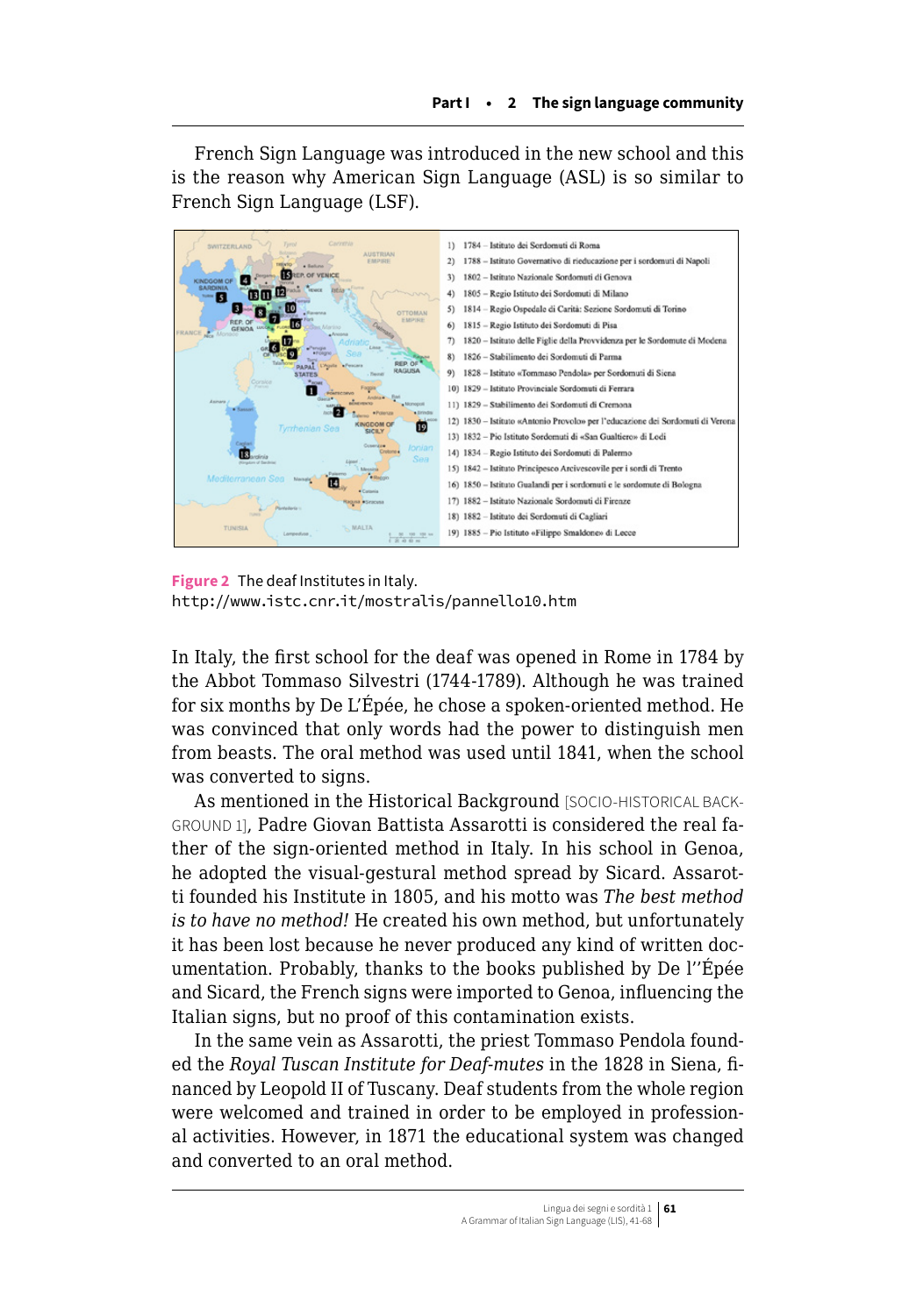In 1849 (until 1950), in Bologna, Don Giuseppe Gualandi and his brother Don Cesare Gualandi founded an Institute for Deaf children, with the purpose of educating and guarantee a proper catholic instruction for their deaf students. Cesare and Giuseppe Gualandi visited many specialized centres around Italy in order to document the numerous experiences and apply the best methodology. Even if the acquisition of the spoken language remained the primary aim of the brothers, their methodology was tailored to each single student, everyone being considered as an individual case. The attempt was to avoid the overrule of a unique and universal top-down method to be applied in all situations, and to create a bottom-up method, as flexible and adaptive as a *dress to cut or extend depending on the real cases*. However, this individual education required an open-minded comparison with other schools and deaf Institutions, in order to start a national dialogue and create a playing field between the different approaches. In the same vein, on January  $1<sup>st</sup>$ , 1872 in Siena the magazine *L'educazione dei Sordomuti* (The education of Deaf-Mutes) was created with the purpose of connecting specialized teachers to exchange opinions and solve common problems.

Meanwhile, in 1841, pope Gregory XVI sent the new directors of the Roman Institute for the deaf (the one funded by the Abbot Silvestri) to learn Padre Assarotti's methodology. From that moment on, the oral method of the Roman Institute was changed, following the Assarotti's approach based on signs and fingerspelling. However, this new input lasted only 20 years, and in 1865 Padre Muti e Madre Kuntz (director of the opened female section) restored the spokenoriented education. After the Italian Unification, the Institute passed under the authority of the Ministry of Public Instruction, and in 1889 was moved to via Nomentana 54, where it can still be found today.

Generally, during the first part of the  $19<sup>th</sup>$  century, signs were mostly used in the Deaf Institutes, or at least admitted as a transitional phase to proceed with an oral/written type of education. In that period, the emphasis was on learning and the linguistic developments of deaf children appeared to be valuable. However, towards the end of the century, this mixed approach changed in favour of a purely oralist method. The reason for this important turning point can be found in the fact that most of the Institutes concentrated in the northern part of Italy, precisely in the Lombardo-Veneto Kingdom. This area, being part of the Austro-Hungarian Empire, was very much influenced by the nearby Germanic culture. The progress in biology, medicine and linguistics opened new questions on educational discussions and the oral methodology was considered part of this progress. Another relevant factor was the Unification of Italy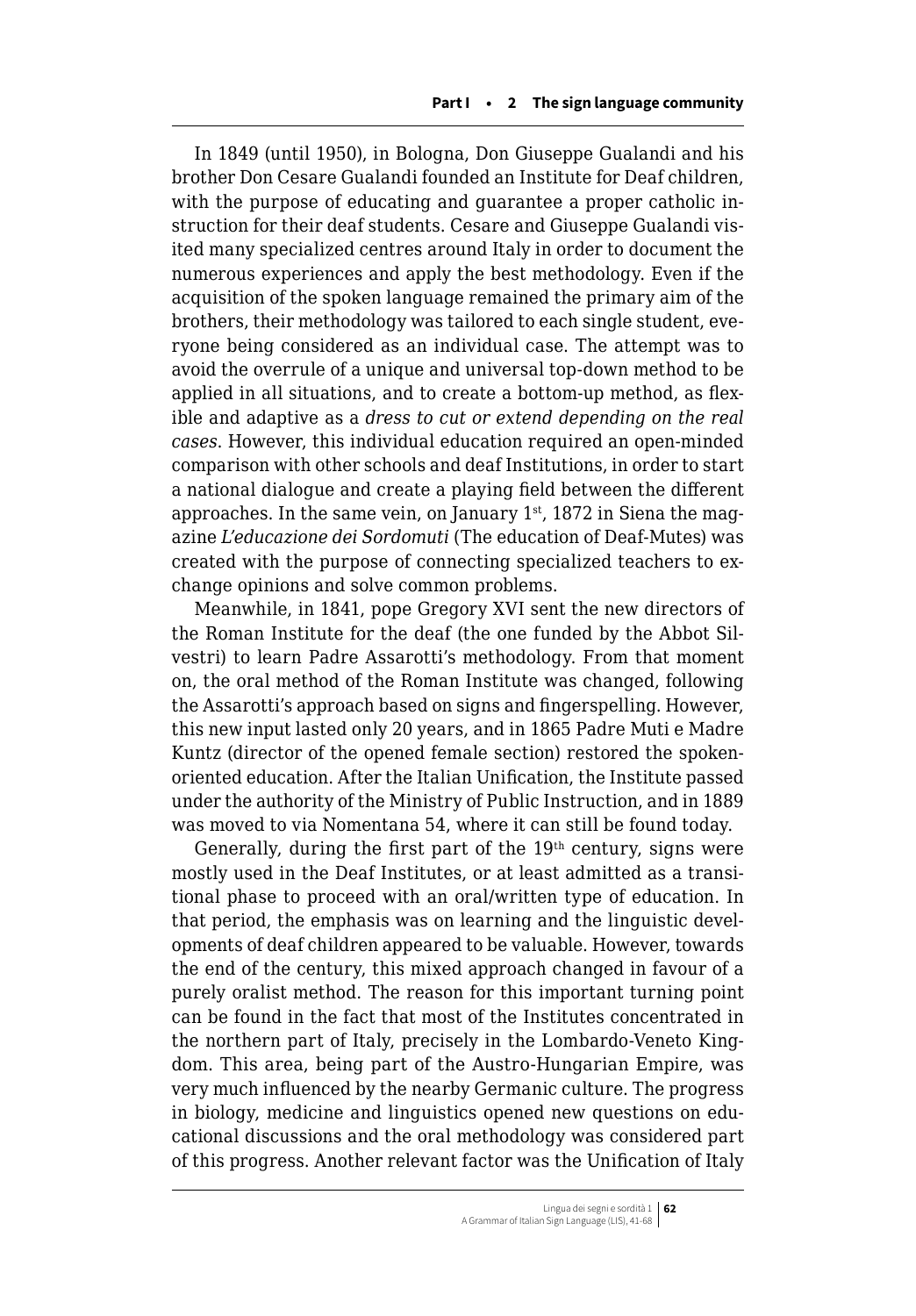in 1861, accompanied by the pressure to homogenize all local differences. Such processes led to the suppression of cultural and linguistic minorities, in favour of one unique national culture and language. In the same spirit, educators had been considering the relevance of training students to the use of the spoken language, used by the majority of the Italian population.

The first Congress of educator took place in Siena in 1873 and concluded that signs had to be considered as a middle phase until the Deaf students had acquired sufficient control of the oral language. Some years later, the Universal Congress in Paris (1878) claimed that the best way to include Deaf people in the hearing society was articulatory-oriented, namely based on lip-reading. However, a crucial point in the history of signs was the International Congress of Milan (6-11 September 1880) chaired by the Abbot Giulio Tarra, a strong supporter of oralism [SOCIO-HISTORICAL BACKGROUND 1]. The participants invited at the Congress supported the superiority of the oral method, except for the convinced opposition of Thomas Gallaudet, who were in favour of a mixed method. Indeed, at the end of the Congress, a vast majority voted for the purely oral system as the preferred one and signs were banished because they were considered to be damaging the acquisition of words. After the Congress, all European Deaf schools became oralist, except for the Unites States where signs-oriented methodologies and oralistic approaches continued to coexist. Neither the opinions nor the requests of Deaf people were considered during the Congress of Milan, and in this situation several associations and friendly societies were founded by Deaf people in different Italian cities, such as Milan (1874), Turin (1880), Genoa (1884) and Siena (1890). These types of societies represent the first social representational forms of the Deaf community and will lead to the development of the national body for the representation of Deaf people: ENS.

In 1911, the *First International Congress of deaf-mutes* took place in Rome, in order to demand improvements in the educational system, in the workplace and in all spheres of society. Ten years later, the *Second International Congress* in Rome demanded the extension of the legal recognition of compulsory schooling to all deaf-mutes. Meanwhile, in 1920 with the support of Giuseppe Enrico Prestini the *Federazione Italiana delle Associazioni fra I Sordomuti* (FIAS, Italian Federation of Associations among Deaf-mutes) was established during the *First Meeting of Italian Deaf people*. Thanks to the pushing actions of FIAS, in 1923 the Gentile Reform apply the extension of the mandatory school to deaf children. Since its unofficial establishment in 1932 as the *Deal of Padua* managed by Antonio Magarotto until the official recognition with the Law no. 889/1942, ENS fos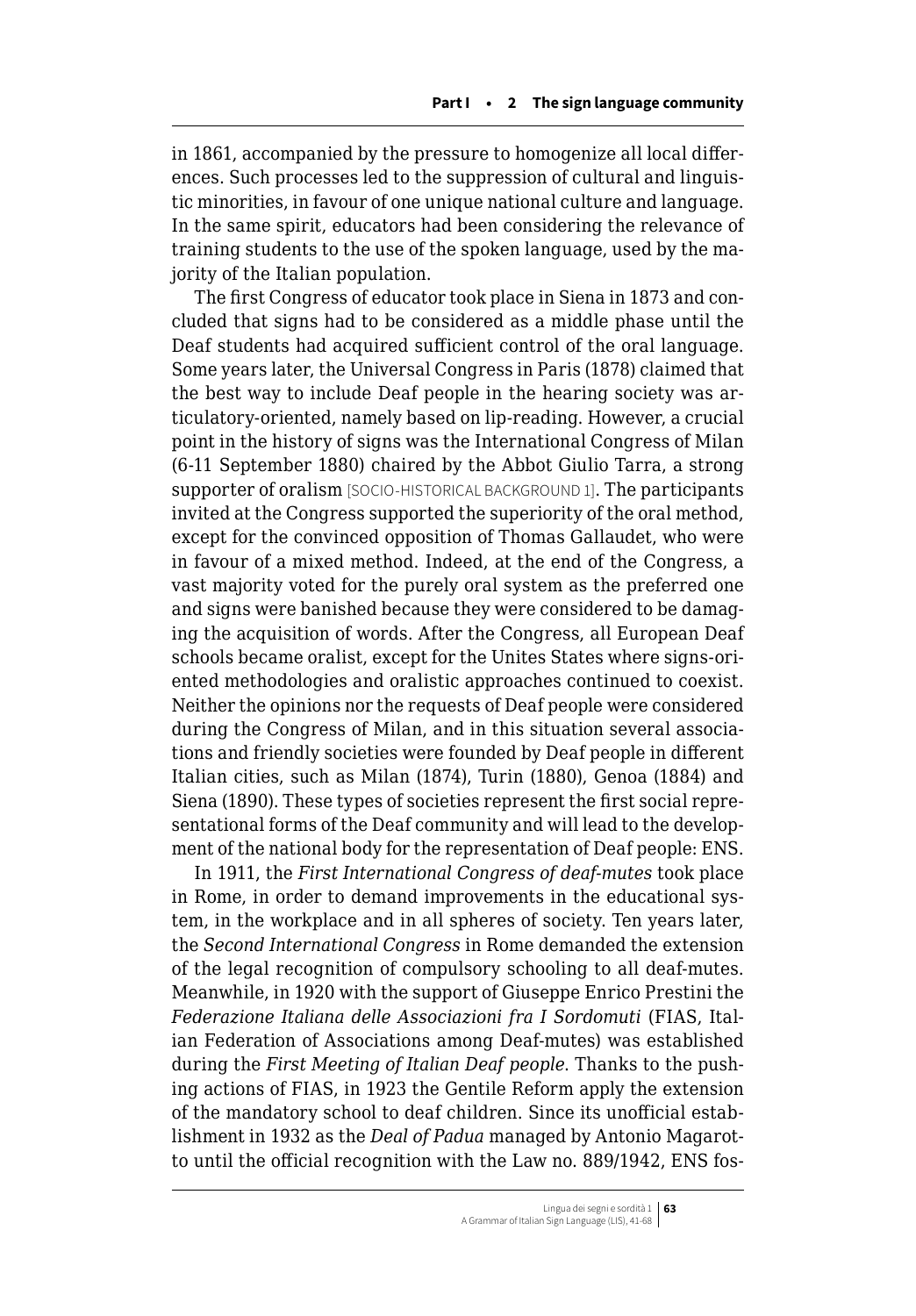tered and promoted rights and equal opportunities for Deaf people. The increased awareness among the Deaf community during this period led to reopen the debate about public schools with equal opportunities for all children [SOCIO-HISTORICAL BACKGROUND 1].

In the following decades, during the years 1949-1954, special schools and differentiated classrooms were created in order to grant education to all people with impairments. However, the level of illiteracy among deaf was still high in the census of 1995. 1962 was the year in which compulsory schooling was extended to middle school.

Finally, after many discussions and disagreements, the situation changed with the Law no. 517/1977 which stated the possibility for the families of deaf children to make a choice: they could continue to attend classes at the special schools for the deaf or they could decide to send their deaf children to public schools receiving re-educational moments offered by public or private services.

Since then, doctors rather than educators were engaged in solving the problem of language acquisition and oral skills of deaf children. In fact, with the Law no. 833/1978 the local agencies set up a new *National Health Service* and the local health center became responsible for the rehabilitation of subjects affected by any kind of impairments.

Although the Law no. 517/1977 represents a crucial change in the educational methods for the deaf, the situation during the 1980s was chaotic and vague, most of the families opted for the public hearing schools, because they considered the public schools superior to the special schools, but the teachers received no training on the most appropriate educational methodology for deaf students. Furthermore, very few assistants were assigned to the classes with deaf students, and these assistants also frequently lacked specific competencies about deafness. At the time, there was not enough knowledge about the linguistic issues of deaf children, in particular, the fact that they should have better mastered the spoken language was ignored. The interpreters were not very widely spread, and in addition, most of the deaf students have been raised with an oralist-oriented education, without any language acquired spontaneously (as first languages are). The paradox was that the deaf students who were often left alone in the classroom, without the support of specialized support teachers or educators, were unable to learn either the Italian language or signs.

A crucial step toward the improvement of the educational conditions for deaf scholars was reached with the Article no. 13 of the Law no. 104/1992 which established the presence of support teachers and individual communication assistants for people with physical or sensory impairments. These professional profiles were already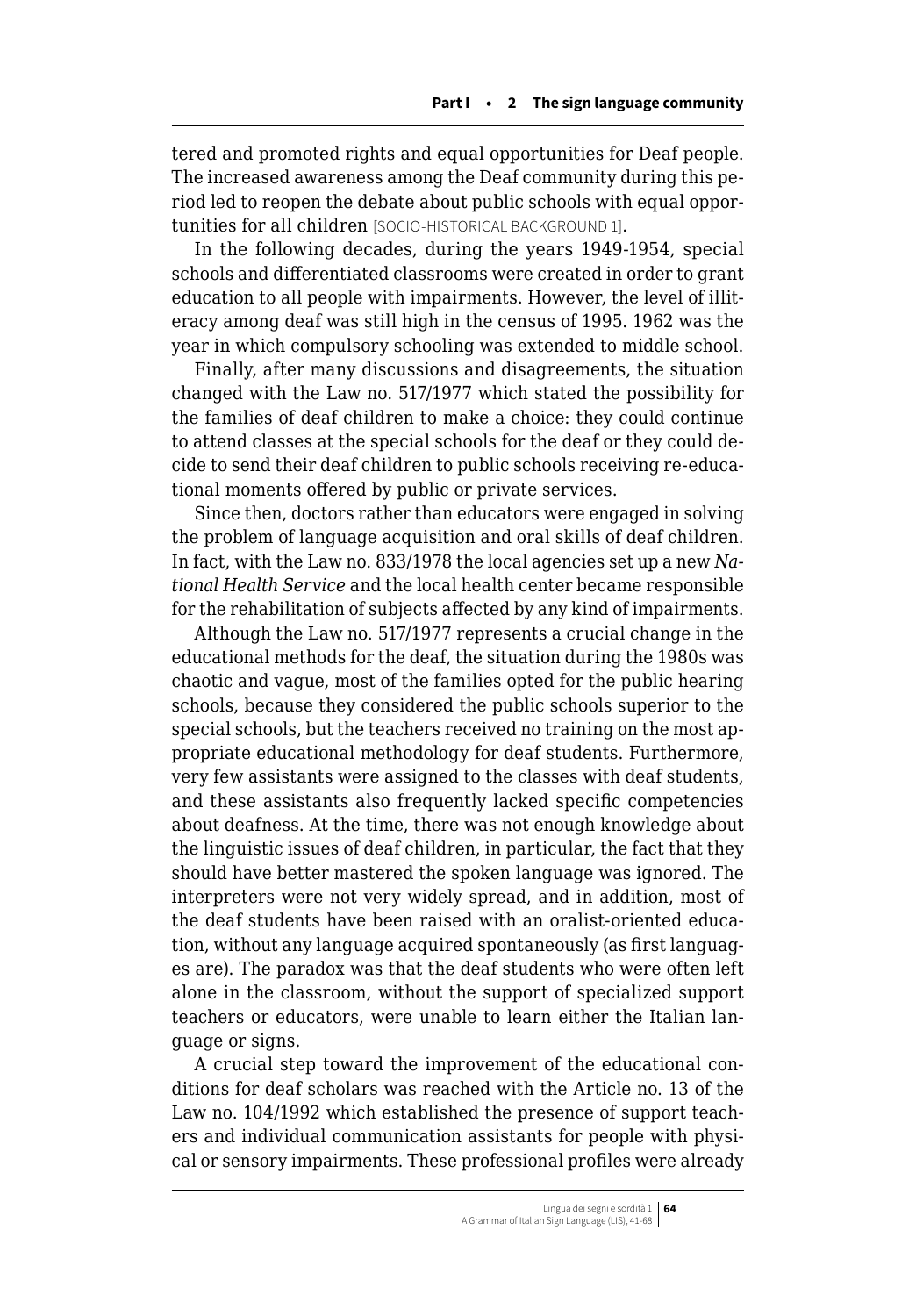mentioned within the Law no. 616/1977, however only with the Law no. 104/1992 their presence became mandatory. The individual assistant has the function to facilitate and support the communicative relationships of the deaf student with teachers and other scholars, while the support teacher profile has been introduced to facilitate the educational programs and to enhance the growing of scholars. The presence of these professional profiles in the schools had improved the educational programs.

One of the contemporary educational models is the bimodal bilingualism program, which consists in training deaf scholars by fostering the development of both communication channels (speech and signs). The Bimodal-bilingualism describes the knowledge of languages based on different channels, for example the vocal-auditory channel of spoken languages and the visual-gestural channel of sign languages. In 1989, the first experiment was conducted at the National Deaf Institute in Rome, starting with a class in the elementary school. Later, the experiment was applied to the kindergarten and then also opened up to hearing children. In 1994, a similar experiment took place in Cossato (a small town in Piemonte) in a public Nursery School. Although in the school there was no specific expertise in LIS, the parents of three deaf children decided to enrol their infants anyway. The program was strongly supported by the teachers and by a group of speech therapists who together wrote the educational plan and methodology. Another interesting experiment started in 2006 at the Institute Santini in Noventa Padovana (a town near Padova, in Veneto), and finally in 2008 in Milan a new program was initiated, entirely sponsored by local public institutions and coordinated by ENS.

Recently, the project *MoSSSis* (Model of integrated special school services for Deaf individuals) was presented to the Ministry of Education by the *AIES* (Italian Association of Educators of Deaf Children) which stated a national educational plan for integrating Deaf and hearing children [SOCIO-HISTORICAL BACKGROUND 3.2]. One of the purposes of the project was to increase and support the knowledges of teachers and educators of Deaf children and to promote bilingual programs. The project encouraged an important lifelong learning attitude in order to prevent the situation of Deaf adults returning to illiteracy.

Nowadays, in Italy, the visibility of bilingual programs is rising, especially into the Deaf community and an increasing number of deaf children are included in bilingual bimodal educational programs. Furthermore, today sign language is taught as a communication form in other educational environment, even to hearing children who show spoken language impairments and to children with other types of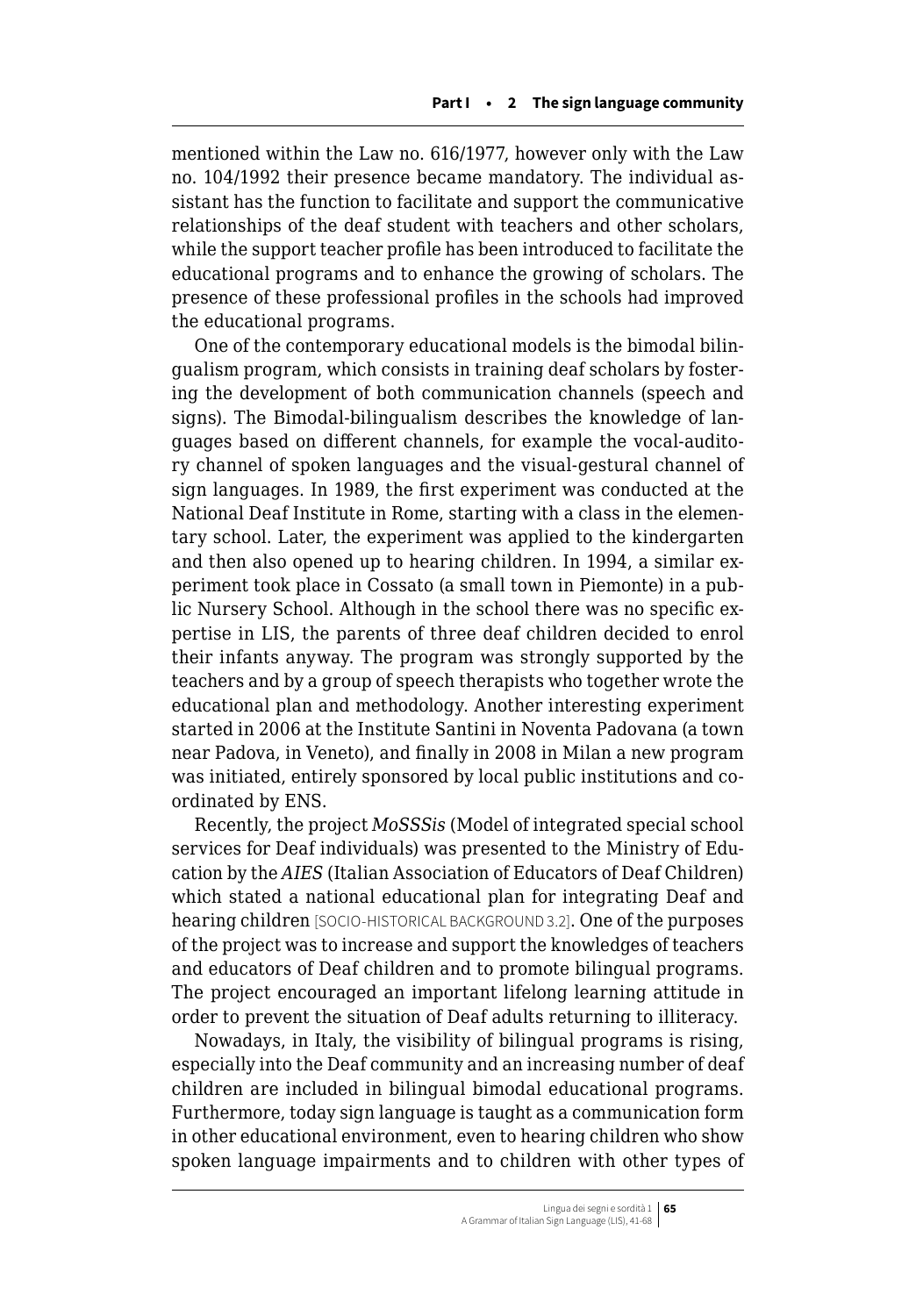physical and/or intellectual disabilities, among other Down's Syndrome (Trisomy 21), Landau-Kleffner Syndrome, and Autism Spectrum Disorders (ASD).

New bilingual educational programs have been also submitted within the Decree Law no. 302, which was approved by the Senate Chamber on October 2017. The Decree Law no. 302 represents a further attempt, after many others failed, to official recognize LIS and to promote the social inclusion of Deaf and Deafblind people. However, so far it remains still not discussed by the Chamber of Deputies [SOCIO-HISTORICAL BACKGROUND 3.2].

The absence of national language planning officially approved by the Italian Government and the lack of funds for supporting services and tools, in order to improve the integration of deaf students, represent serious obstacles to the final disclosure of LIS in educational and training environments.

### **Information on Data and Consultants**

The descriptions in this chapter are based on the references below. The video clips exemplifying the linguistic data have been produced by a native signers grown in the northern part of Italy one of them belongs to a younger generation of signers.

### **Authorship Information**

Chiara Calderone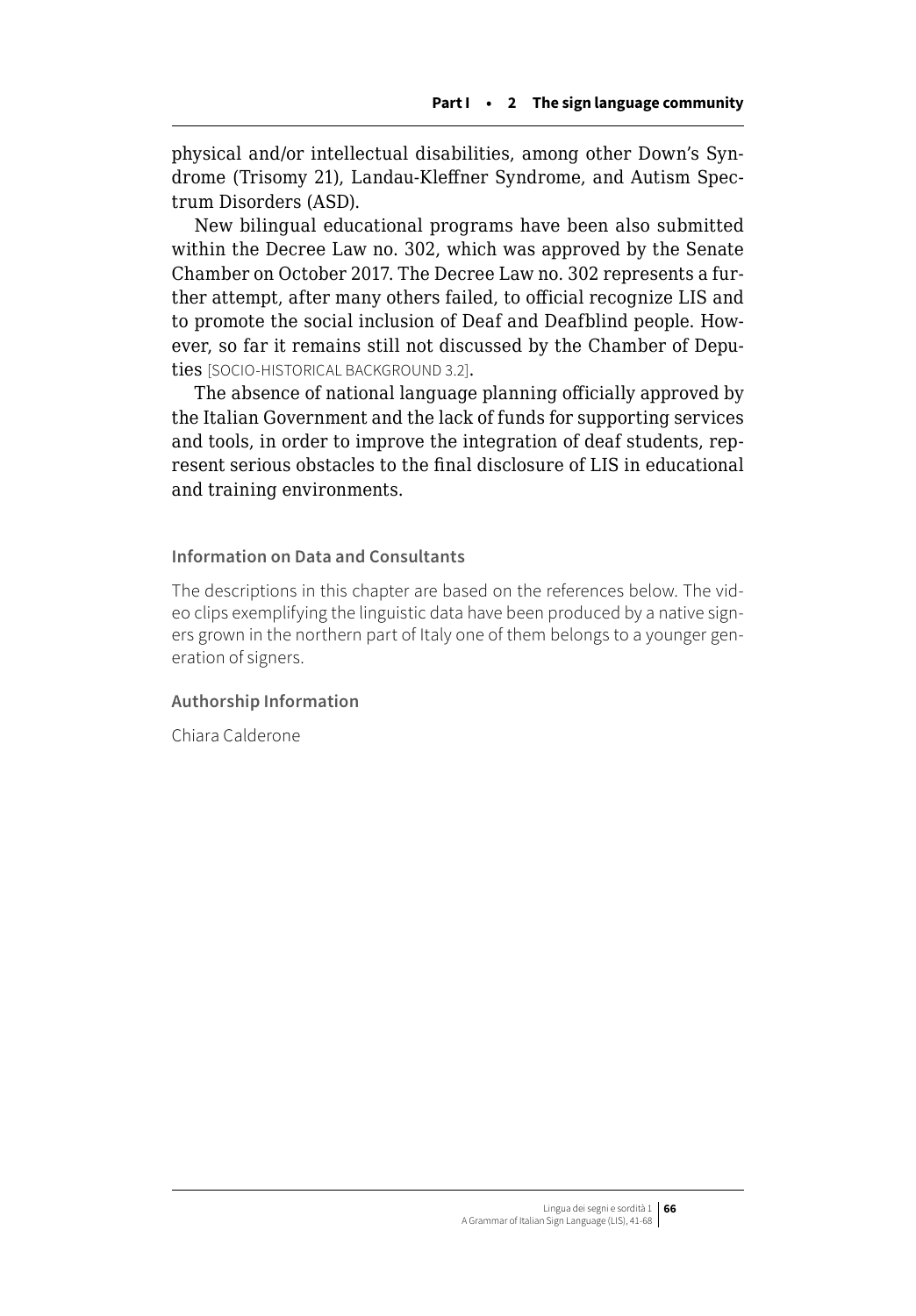### **References**

- Bauman, H.-D.L.: Murray, J. (2009). "Reframing: From Hearing Loss to Deaf Gain". *Deaf Studies Digital Journal*, 1, 1-10. [2.3]
- Bertone, C. (2002). "I segni nome nella tradizione e nella cultura della comunità dei sordi italiana". *Quaderni di Semantica*, 22(2), 335-46. [2.3]
- Bertone, C. (2003). "L'iconografia sacra all'origine di un gruppo di segni nome nella Lingua Italiana dei Segni". *La voce silenziosa dell'istituto dei sordomuti di Torino*, 21, 11-29. [2.3]
- Calderone, C. (2014). *Segni di poesia* [MA dissertation]. Bologna: Università di Bologna. [2.3]
- Caselli, M.C.; Maragna, S.; Volterra, V. (2006). *Linguaggio e sordità. Gesti, segni e parole nello sviluppo e nell'educazione*. Bologna: il Mulino. [2.4]
- Cimino, E. (a cura di) (2002). *L'educazione dei sordomuti. Indici bibliografici della rivista dal (1872) al (2002)*. Siena: Edizione Cantagalli. [2.4]
- Corazza, S.; Volterra V. (2008). "La Lingua dei Segni Italiana: nessuna, una, centomila". Bagnara, C.; Corazza, S.; Fontana, S.; Zuccalà, A. (a cura di), *I segni parlano. Prospettive di ricerca sulla Lingua dei Segni Italiana*. Milano: Franco Angeli, 19-29. [2.2]
- Folchi, A.; Mereghetti, E. (1995). "Tre educatori sordi italiani". Porcari Li Destri, G.; Volterra, V. (a cura di), *Passato e presente: uno sguardo sull'educazione dei sordi in Italia*. Napoli: Gnocchi, 61-75. [2.4]
- Fontana, S.; Zuccalà A. (2009). "Lo spazio sociale della sordità: da individuo a comunità". Bagnara, C.; Corazza, S.; Fontana, S.; Zuccalà, A. (a cura di), *I segni raccontano: esperienze, strumenti e metodologie*. Roma: Franco Angeli, 35-45. [2.2]
- Fontana, S.; Zuccalà A. (2012). "Dalla Lingua dei Sordi alla Lingua dei Segni: come cambia la comunità". Fontana, S.; Mignosi, E. (a cura di), *Segnare, parlare, intendersi: modalità e forme*. Milano; Udine: Mimesis, 31-50. [2.2]
- Giuranna, R.; Giuranna, G. (2000). "Poesia in LIS: iconicità e arbitrarietà, concreto e astratto". Bagnara, C.; Chiappini, G.; Conte, M.P.; Ott, M. (a cura di), *Viaggio nella città invisibile = Atti del 2° Convegno nazionale sulla Lingua Italiana dei Segni*. Pisa: Edizioni del Cerro, 341-8. [2.3]
- Giuranna, R.; Giuranna, G. (2003). *Sette poesie in Lingua dei Segni Italiana (LIS)* [CD-ROM]. Pisa: Edizioni del Cerro. [2.3]
- Johnson, R.E.; Erting, C. (1989). "Ethnicity and Socialization in a classroom for Deaf children". Lucas, C. (ed.), *The Sociolinguistics of the Deaf Community*. New York: Academic Press, 41-84. [2.1]
- Ladd, P. (2003). *Understanding Deaf Culture: In Search of Deafhood*. Bristol: Channel View Publication Ltd. [2.2]
- Maragna, S.; Vasta R. (a cura di) (2015). *Il manuale dell'abate Silvestri. Le origini dell'educazione dei sordi in Italia*. Roma: Bordeaux Edizioni. [2.4]
- Marziale, B.; Volterra, V. (a cura di) (2016). *Lingua dei segni, società, diritti*. Roma: Carocci. [2.4]
- Palazzo, D. (2014). *Il mio cammino verso la comunità sorda*. Bari: La Matrice. [2.1]
- Pendola, T. (1867). *Istituzioni dei sordomuti in Italia*. Siena: Porri. [2.4]

Pigliacampo, R. (2001). *Il Genio Negato: Giacomo Carbonieri Psicolinguista Sordomuto Del XIX Secolo*. Siena: Cantagalli. [2.4]

Russo Cardona, T.; Volterra V. (2007). *Le lingue dei segni. Storia e semiotica*. Roma: Carocci. [2.1], [2.3]